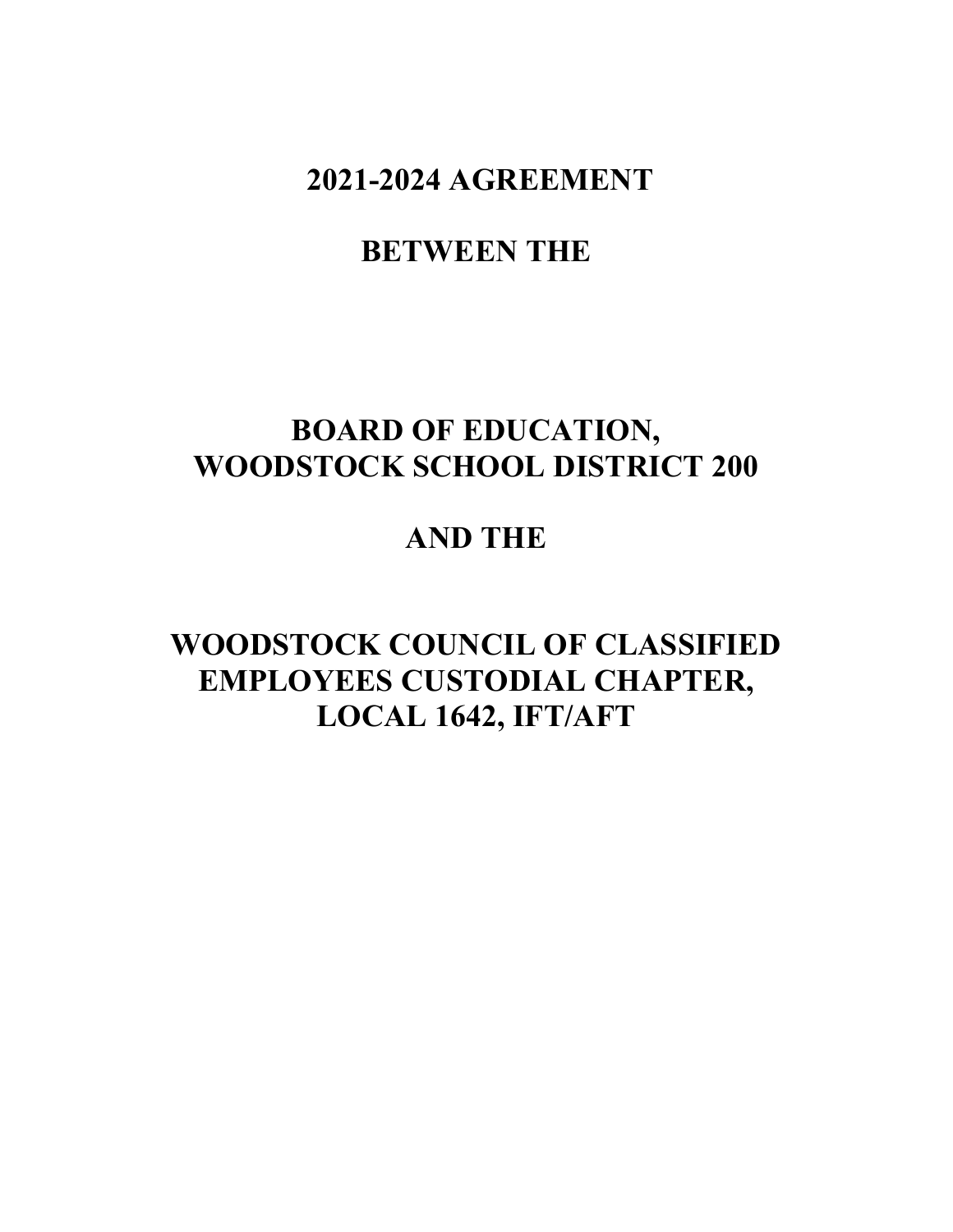# **TABLE OF CONTENTS**

| ARTICLE 1 - RECOGNITION OF THE UNION                           | 1              |
|----------------------------------------------------------------|----------------|
| Section 1.1 - Recognition                                      | 1              |
| Section 1.2 - Definition of Full-Time and Part-Time Employee-- | 1              |
| ARTICLE 2 - NO STRIKE AND NO LOCK-OUT-                         |                |
| Section 2.1 - No Strike/Job Action                             | 1              |
| <b>ARTICLE 3 - MANAGEMENT RIGHTS</b>                           | 1              |
| <b>ARTICLE 4 - UNION RIGHTS AND RESPONSIBILITIES</b>           | $\overline{2}$ |
| Section 4.1 - Freedom of Union Membership                      | $\overline{c}$ |
| Section 4.2 - Use of Buildings                                 | $\overline{c}$ |
| Section 4.3 - District Directory                               | $\overline{c}$ |
| Section 4.4 - Copy of Agreement                                | $\overline{2}$ |
| Section 4.5 - Mailboxes, Inter-School Mail and Bulletins       | $\overline{2}$ |
| Section 4.6 - Union Dues Deductions                            | 3              |
| Section 4.7 - List of Employees                                | 3              |
| Section 4.8 - Labor Management Meetings                        | 3              |
| Section 4.9 - Availability of Financial Data                   | 3              |
| <b>ARTICLE 5 - SENIORITY</b>                                   | $\overline{4}$ |
| Section 5.1 - Seniority Defined                                | 4              |
| Section 5.3 - Resolving Identical Seniority                    | $\overline{4}$ |
| Section 5.4 - Continuous Service Interruption                  | 4              |
| Section 5.5 - Seniority Accrual                                | 4              |
| Section 5.6 - Seniority Lists                                  | $\overline{4}$ |
| Section 5.7 - Effect of Seniority                              | 5              |
| Section 5.8 - Reduction-In-Force and Recall Rights--           | 5              |
| Section 5.9 – Rehired Employees                                | 5              |
| <b>ARTICLE 6 - PERSONNEL FILE</b>                              | h              |
| Section 6.1 - Personnel Files                                  |                |
| Section 6.2 - Right of Access                                  |                |
| Section 6.3 - Placement of Material in File                    | 6              |
| Section 6.4 - Right of Copy                                    | 6              |
| Section 6.5 - Right of Attachment                              | 6              |
| Section 6.6 - Removal of Material from the File                | 6              |
| Section 6.7 - Privacy of Materials in File                     | 7              |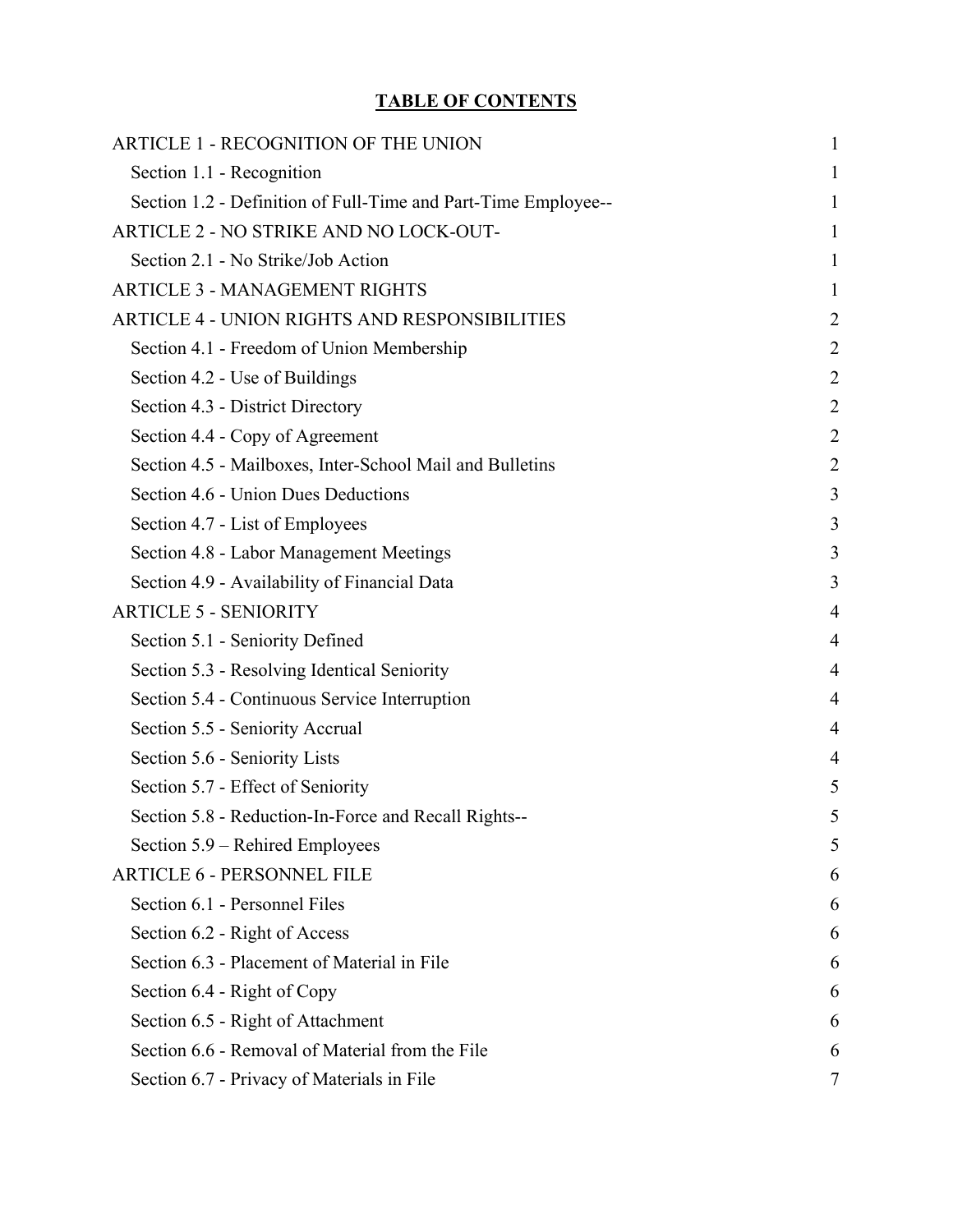| <b>ARTICLE 7 - JOB DESCRIPTION PROCEDURES/EVALUATION PROCEDURES</b> | 7      |
|---------------------------------------------------------------------|--------|
| Section 7.1 - Job Description                                       | $\tau$ |
| Section 7.2 - Evaluation Schedule and Conference                    | 7      |
| Section 7.3 - Evaluation Receipt and Signature                      | 7      |
| Section 7.4 - Evaluation Rebuttal                                   | 8      |
| Section 7.5 - Personnel File Copy                                   | 8      |
| <b>ARTICLE 8 - GRIEVANCE PROCEDURE</b>                              | 8      |
| Section 8.1 - Definition                                            | 8      |
| Section 8.2 - Grievance Process                                     | 8      |
| Section 8.3 - General Provisions                                    | 9      |
| Section 8.4 - Scope of Arbitration                                  | 10     |
| Section 8.5 - Cost of Arbitration                                   | 10     |
| Section 8.6 - Location of Arbitration                               | 10     |
| <b>ARTICLE 9 - DISCIPLINARY ACTION</b>                              | 10     |
| Section 9.1 - Disciplinary Notice                                   | 10     |
| Section 9.2 - Disciplinary Appearance                               | 11     |
| Section 9.3 - Disciplinary Procedure                                | 11     |
| Section 9.4 - Failure to Report                                     | 11     |
| <b>ARTICLE 10 - VACANCIES</b>                                       | 11     |
| Section 10.1 - Posting of Vacancies                                 | 11     |
| Section 10.2 - Application Process                                  | 11     |
| Section 10.3 - Assignment                                           | 12     |
| Section 10.4 - Reassignment                                         | 12     |
| <b>ARTICLE 11 - LEAVES</b>                                          | 12     |
| Section 11.1 - Sick Leave                                           | 12     |
| Section 11.2 - Personal Leave                                       | 13     |
| Section 11.3 - Bereavement Leave                                    | 13     |
| Section 11.4 - Jury Duty                                            | 13     |
| Section 11.6 - Union Leave                                          | 15     |
| Section 11.7 - Inclement Weather Leave                              | 15     |
| <b>ARTICLE 12 - GENERAL WORKING CONDITIONS</b>                      | 16     |
| Section 12.1 - Lockers                                              | 16     |
| Section 12.2 - Substitutes                                          | 16     |
| Section 12.3 - Maintenance In-Service                               | 16     |
| Section 12.4 - Interaction with Students                            | 16     |
| Section 12.5 - Courtesy in Relationships                            | 16     |
|                                                                     |        |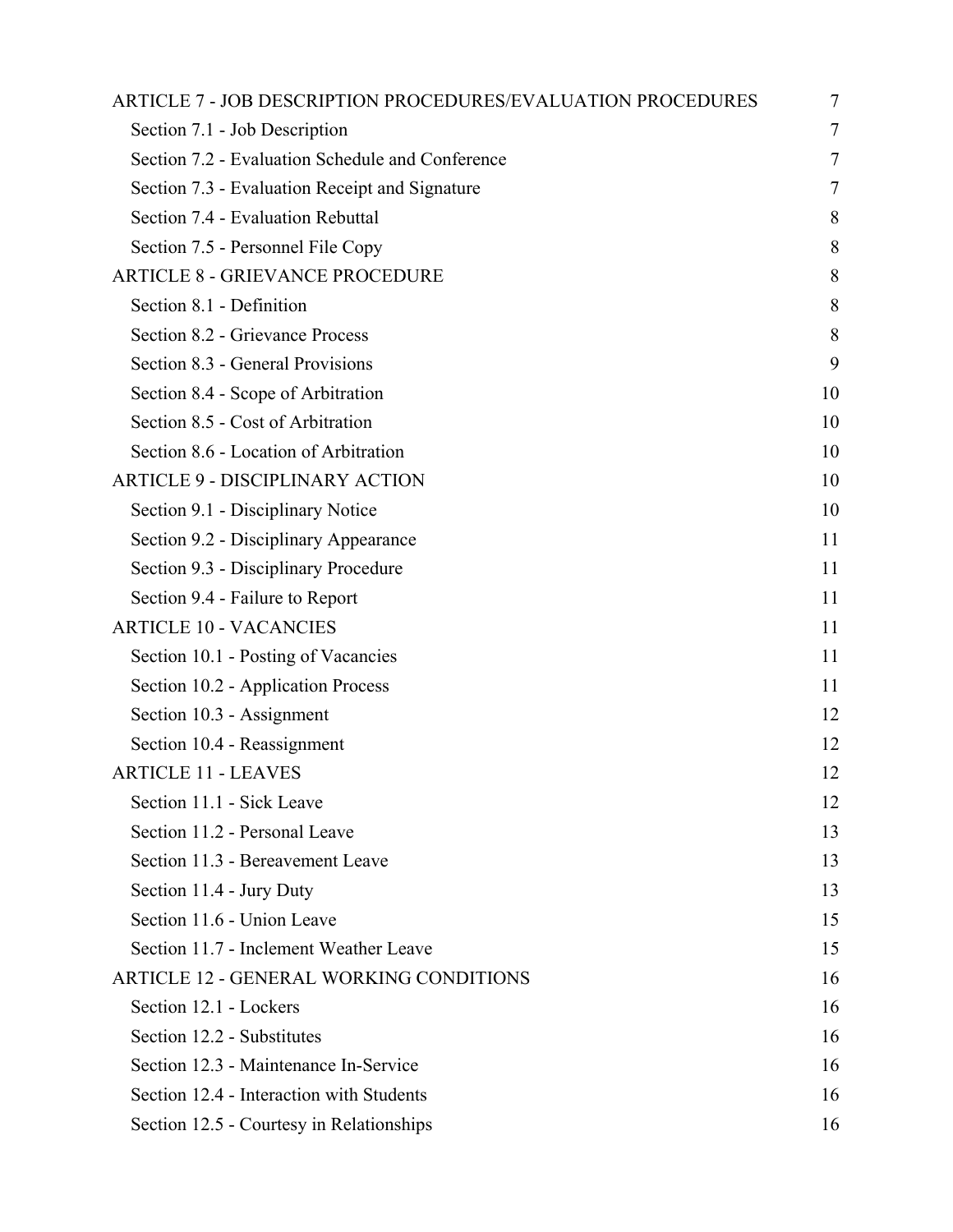| <b>ARTICLE 13 - OVERTIME</b>                                                                     | 16 |
|--------------------------------------------------------------------------------------------------|----|
| Section 13.1 - Overtime Hours                                                                    | 16 |
| Section 13.2 - Overtime Rate                                                                     | 16 |
| Section 13.3 - Weekends                                                                          | 16 |
| Section 13.4 - Minimum Hours                                                                     | 17 |
| <b>ARTICLE 14 - VACATION AND HOLIDAYS</b>                                                        | 17 |
| Section 14.1 - Vacations                                                                         | 17 |
| Section 14.2 - Holidays                                                                          | 18 |
| ARTICLE 15 - WORK DAY/WORK WEEK/WORK YEAR                                                        | 19 |
| Section 15.1 - Work Day/Lunch/Rest Periods                                                       | 19 |
| Section 15.2 - Work Week                                                                         | 19 |
| Section 15.3 - Work Year                                                                         | 19 |
| Section 15.4 - Summer Break / Spring Break / Winter Break Work Schedule                          | 19 |
| Section 15.5 - Temporary Head Custodian/ Head Maintenance/Head Grounds                           | 20 |
| ARTICLE 16 - CONTRACT NEGOTIATIONS/ADMINISTRATION                                                | 20 |
| Section 16.1 - Negotiation Information                                                           | 20 |
| Section 16.2 - Mediation                                                                         | 20 |
| <b>ARTICLE 17 - SALARY/FRINGE BENEFITS</b>                                                       | 20 |
| Section 17.1 - Errors In Pay                                                                     | 20 |
| Section 17.2 - In-Service Training-                                                              | 20 |
| Section 17.3 - Insurance                                                                         | 21 |
| Section 17.4 - Payroll Deductions                                                                | 22 |
| Section 17.5 - Time Sheets                                                                       | 22 |
| Section 17.6 - Pay Day                                                                           | 22 |
| Section 17.7 - IMRF-FICA-                                                                        | 22 |
| Section 17.8 - Longevity                                                                         | 22 |
| Section 17.9 - Physical Exam                                                                     | 23 |
| Section 17.10 - Travel Reimbursement                                                             | 23 |
| Section 17.11 - Uniform Allowance                                                                | 23 |
| Section 17.12 - Pay For Unused Sick Leave                                                        | 23 |
| Section 17.13 - New Employees                                                                    | 24 |
| Section 17.14 - Minimum Starting Pay                                                             | 24 |
| Section 17.15 - Compensation                                                                     | 24 |
| Section 17.16 - Head Custodian Promotion/Head Maintenance Promotion/Head of Grounds<br>Promotion | 25 |
| Section 17.17 - Service Recognition                                                              | 25 |
| Section 17.18 - Tuition Reimbursement                                                            | 27 |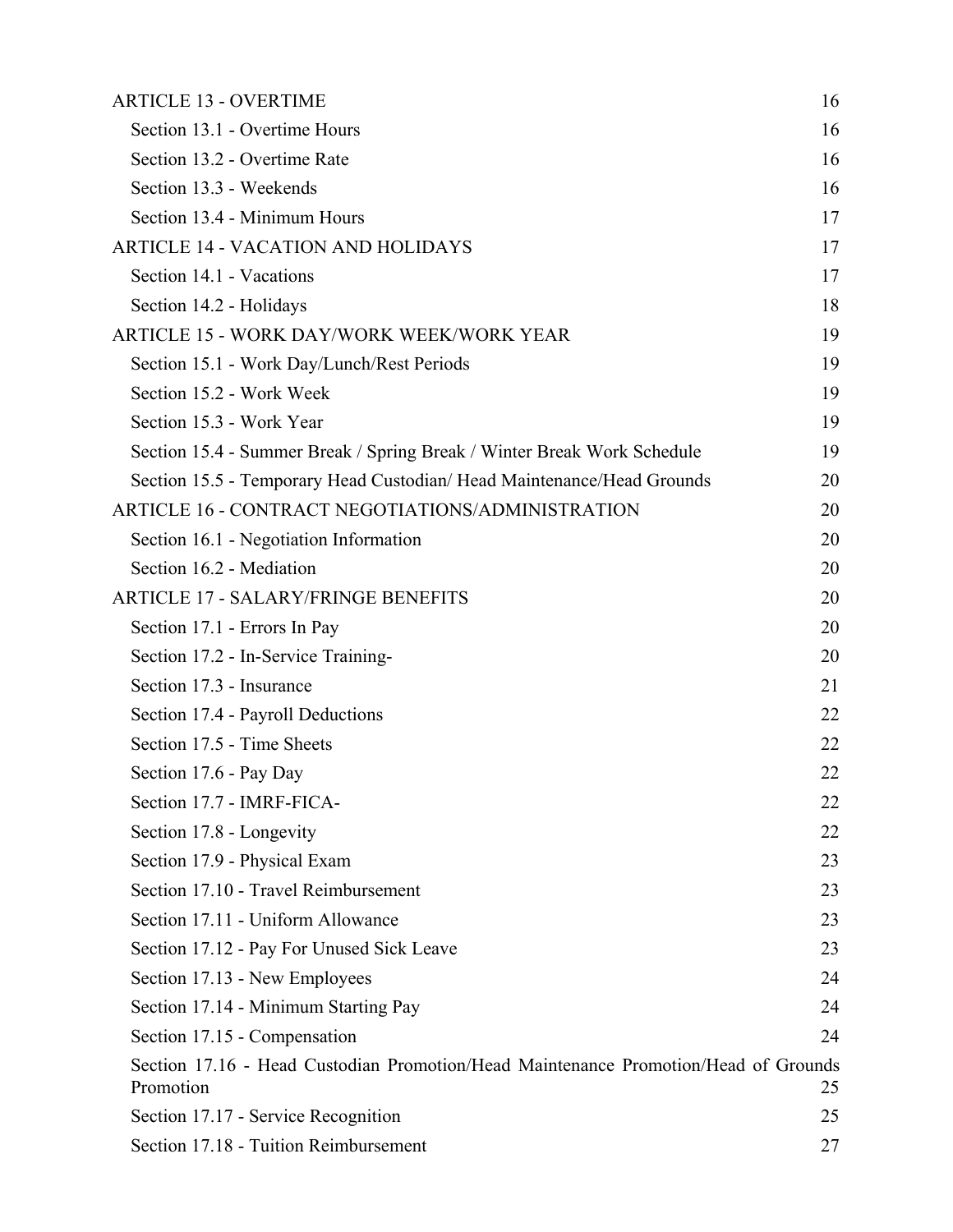| Section 17.19 - Differential Compensation                    | 27 |
|--------------------------------------------------------------|----|
| Section 17.20 - Asbestos Removal                             | 27 |
| Section 17.21 - Back-Flow Inspection                         | 27 |
| Section 17.22 - Herbicide/Pesticide Application Compensation | 27 |
| Section 17.23 - Compensation for Trainees and Trainers       | 27 |
| <b>ARTICLE 18 - DURATION</b>                                 | 28 |
| Section 18.1 - Duration                                      | 28 |
| Section 18.2 - Separability                                  | 28 |
| Index                                                        | 29 |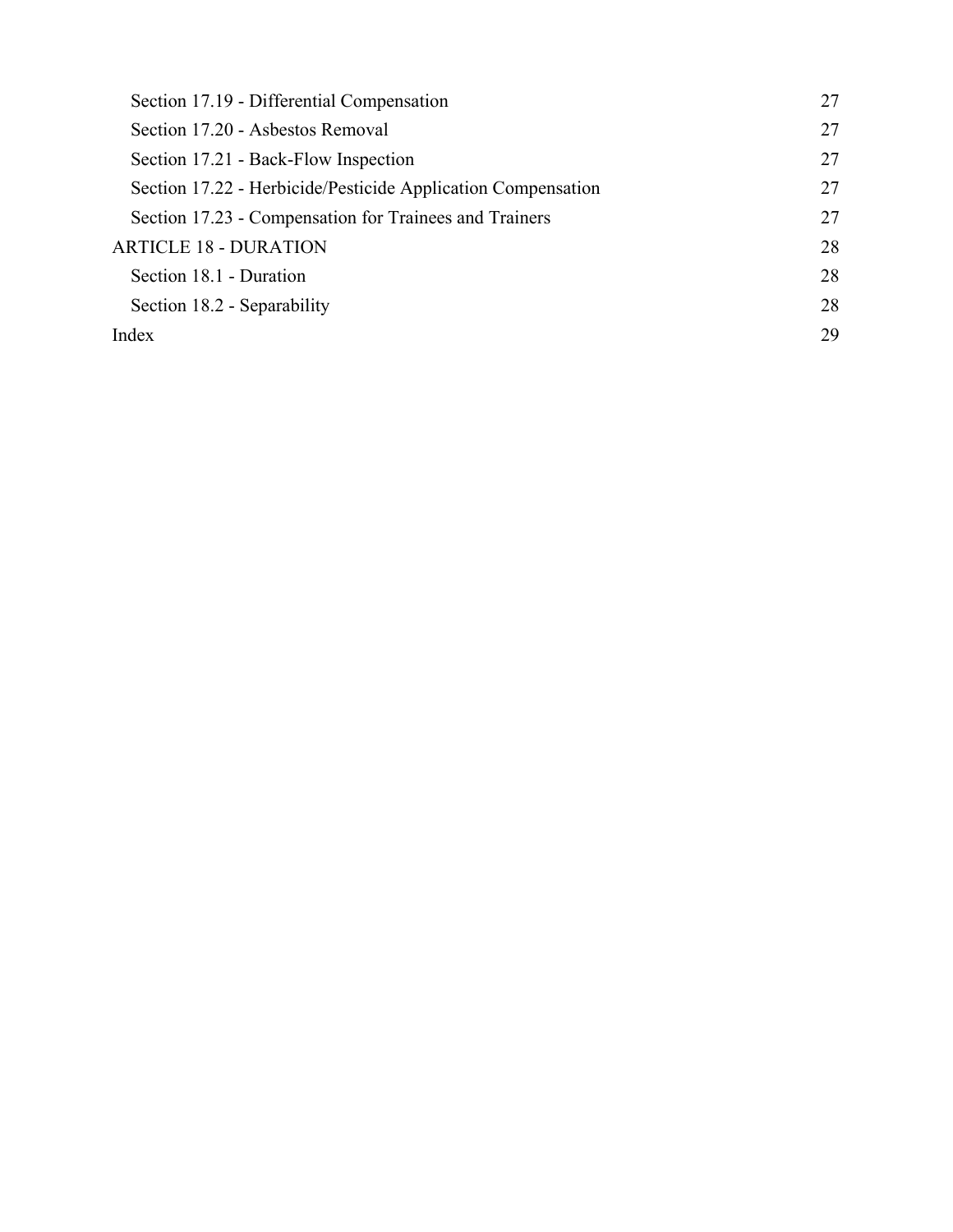## **ARTICLE 1 - RECOGNITION OF THE UNION**

#### Section 1.1 - Recognition

The Board of Education of Woodstock School District No. 200, Woodstock, Illinois, hereinafter referred to as "the Board" or "the District," hereby recognizes the Woodstock Council of Classified Employees, Custodial Chapter, Local 1642, IFT/AFT, hereinafter referred to as "the Union", as the sole and exclusive bargaining representative for the purpose of negotiating wages, hours and terms and conditions of employment for all full-time custodians, groundskeepers, couriers, and maintenance personnel (35 hours or more), regular part-time custodians and maintenance personnel (less than 35 hours), head custodians, day custodians, head grounds, second shift lead custodian, third shift custodians and third shift lead custodian, (hereinafter referred to as "Employees"), excluding the superintendent, associate superintendent for human resources and operations, chief financial officer, building principals, director of building and grounds, short-term employees (120 calendar days or less), all seasonal employees hired solely for summer employment, district student employees, and federally funded positions and other supervisory, managerial or confidential employees as defined by the Illinois Educational Labor Relations Act (IELRA).

Section 1.2 - Definition of Full-Time and Part-Time Employee--

- A. A full-time employee shall be defined as an employee who works thirty-five (35) hours or more per week.
- B. A part-time employee shall be defined as an employee who works less than thirty-five (35) hours per week.

## **ARTICLE 2 - NO STRIKE AND NO LOCK-OUT-**

#### Section 2.1 - No Strike/Job Action

During the term of this Agreement and any written mutual agreement for the specific extension thereof, no employee covered by this Agreement nor the Union nor any person acting on behalf of the Union shall engage in a strike, mass sick call, concerted slow down, any other concerted refusal to render full and complete services to the Board or any other concerted activity designed to disrupt the operation of the District. The Union shall not impose any duty or obligation upon any employee to conduct, assist or participate in the aforementioned activities.

#### Section 2.2 - No Lock-Out-

No lock-out of employees shall be instituted by the Board during the term of this Agreement.

## **ARTICLE 3 - MANAGEMENT RIGHTS**

It is expressly understood and agreed that all management functions, rights, powers or authority of the District and the Board are retained by the Board, provided, however, that no such rights shall be exercised as to violate any of the provisions of this Agreement.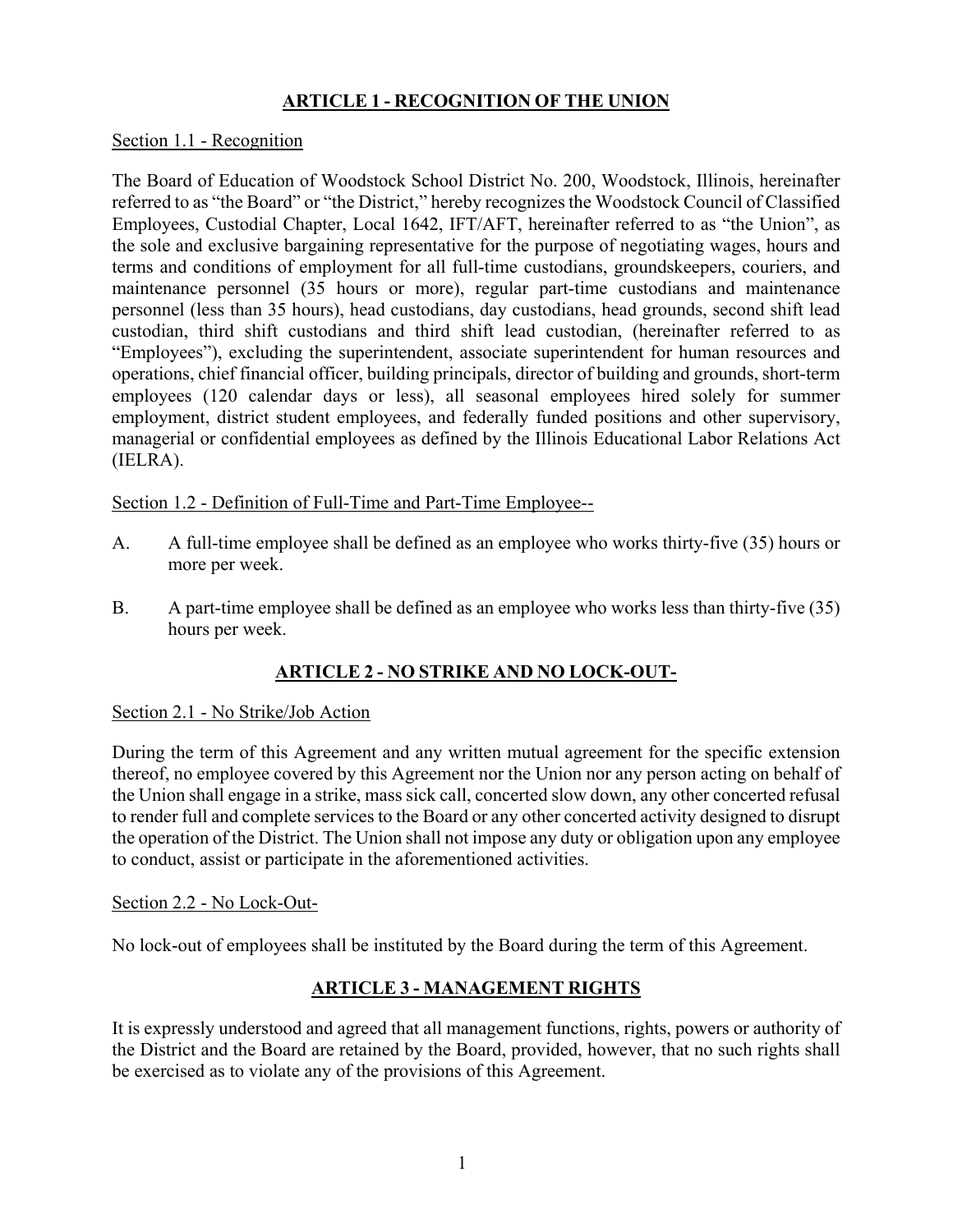## **ARTICLE 4 - UNION RIGHTS AND RESPONSIBILITIES**

## Section 4.1 - Freedom of Union Membership

Employees shall be free to join or not join the Union without interference or penalty.

## Section 4.2 - Use of Buildings

The Union shall have the right to use school buildings for meetings for the purpose of conducting Union business provided:

- A. A Union request is made to the Superintendent or designee at least one (1) business day in advance of the meeting and such is approved by the Superintendent or designee.
- B. Such meeting space is available.
- C. Such meeting neither interferes with the educational programs of the District, nor conflicts with school events or employee assignments.
- D. The Union promptly reimburses the Board for any damage, reasonable maintenance cost and any other expense incurred by the District as a result of the meeting.
- E. At least sixty percent (60%) of those attending a meeting of ten (10) or more persons shall be members of the bargaining unit.

#### Section 4.3 - District Directory

The names of Union officers and building representatives shall be listed in the District 200 Directory. The Directory will be published on the District 200 website and available for access by all district employees. Employees with unlisted telephone numbers who do not wish to have their telephone numbers listed in the directory, shall so notify the Human Resources Administrative Assistant in writing within the first seven (7) days of the school year.

#### Section 4.4 - Copy of Agreement

The District shall provide each employee with a copy of this Agreement and any changes or amendments.

#### Section 4.5 - Mailboxes, Inter-School Mail and Bulletins

The Union shall have the right to communicate with its members by means of employee mailboxes, inter-school mail, District e-mail, and a designated bulletin board in the employees' lounge for announcements of the Union (to the extent such are available) provided:

- A. Such announcements do not involve endorsements of political candidates (excluding routinely published Union newsletters); and
- B. All such announcements shall be identified as Union material. The Union President shall be the authorizing official and shall notify the Board of any changes in such authorization.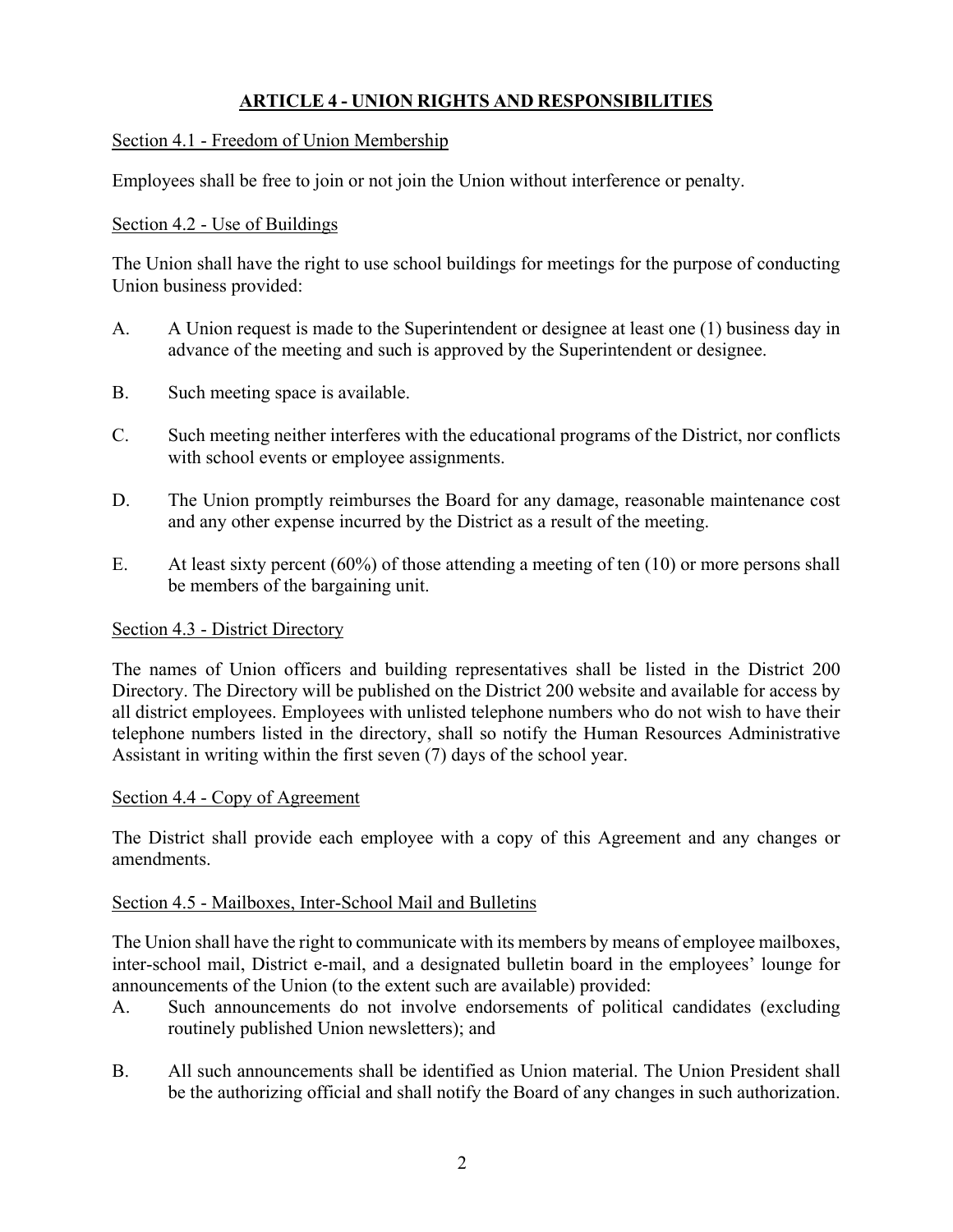#### Section 4.6 - Union Dues Deductions

The Board shall deduct from the pay of each employee, who has provided written authorization to do so, current membership dues of the Union, provided that such deductions shall not vary in amount from paycheck to paycheck during any single school term. Deductions shall commence the first payroll period of the month following notification. If the Board is unable to make the initial deduction on the first pay day of such month, the sole remedy shall be a lump sum deduction made on the second pay day of the month. Termination of employment for any reason shall constitute revocation of authorization for dues deduction. Any other revocation of authorization for dues deduction shall be made in accordance with the terms set forth in the authorization currently in use. All dues deducted by the Board shall be remitted to the Union no later than ten (10) calendar days after such deductions are made provided the Union shall, in accepting such dues, agree to hold harmless the Board for all actions pursuant to this Section, provided that the Board shall comply therewith.

#### Section 4.7 - List of Employees

The Union shall be supplied with information regarding all bargaining unit employees within ten (10) calendar days from the beginning of every school term and every thirty (30) calendar days thereafter in the school term, in a file format agreed to by the Union. Such list shall include each employee's name, home address, job title, worksite location, work and home telephone number, and any personal cellular telephone numbers or e-mail addresses on file, if available. Upon request and at a convenient time, the Union shall also have the right to examine from time to time the address file of the District for updating its own list of employees. The information listed above and starting rate of pay of new employees shall be given to the Union President or designee within five (5) business days following Board action, or within ten (10) calendar days from the date of hire, whichever is sooner.

#### Section 4.8 - Labor Management Meetings

The Union President or designee shall have the right to meet monthly with the Superintendent or designee to discuss this Agreement or other matters of Union concern. Union building representatives shall have the right to meet weekly if necessary with building principals to discuss any possible changes in working conditions of employees, implementation of this Agreement and other matters of Union concern. Any agreements reached at such meetings shall be consistent with the terms of this Agreement, unless the Union and Board mutually agree otherwise.

#### Section 4.9 - Availability of Financial Data

Upon written request, the Union shall be supplied public information concerning the financial position of the District, including, when prepared, a copy of the current annual audit report, monthly financial statements and the tentative and final budgets. The Union shall also have the right to make appointments to examine the financial records of the District at reasonable times and in the company of the Superintendent or designee.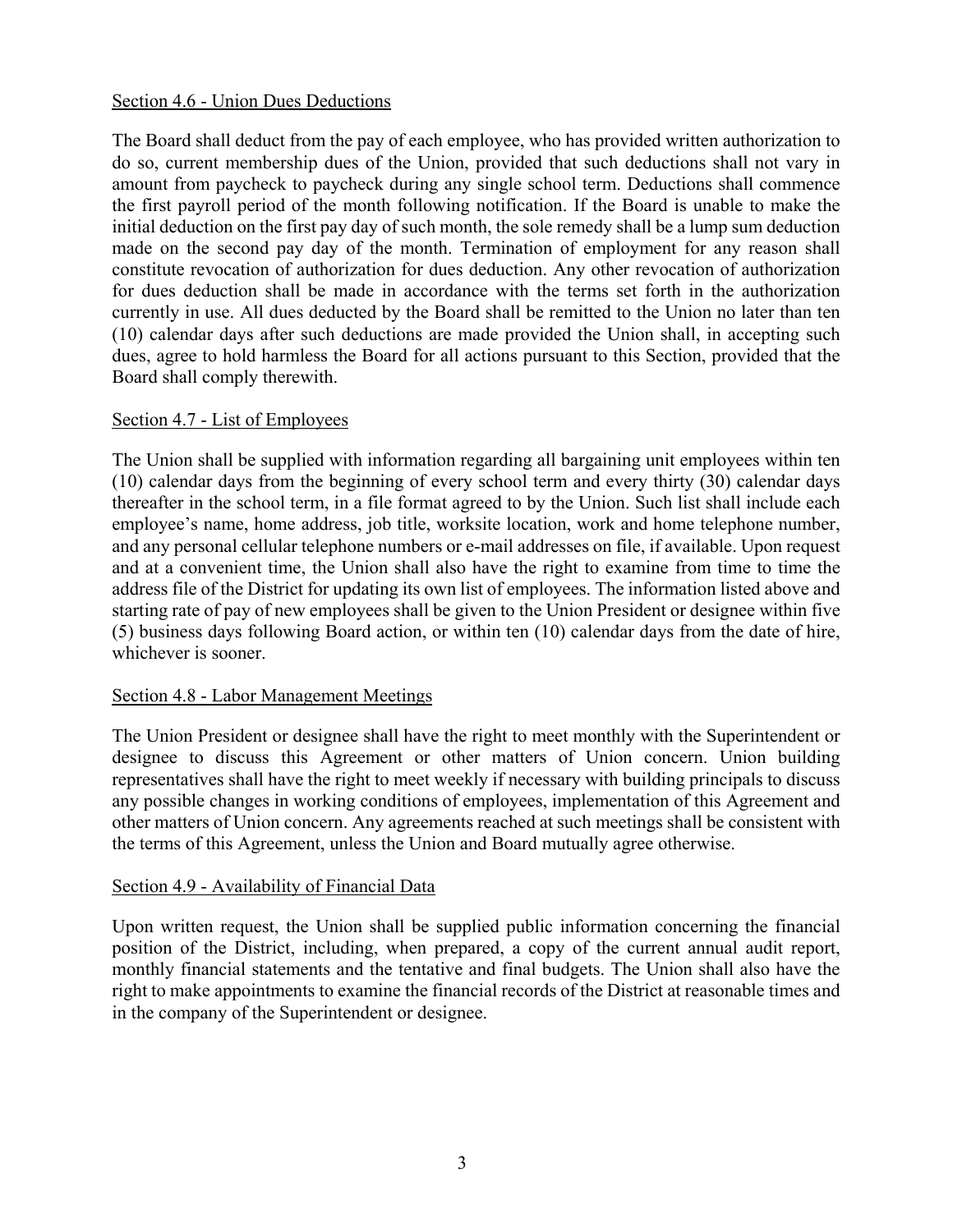## **ARTICLE 5 - SENIORITY**

## Section 5.1 - Seniority Defined

Seniority shall be defined as the length of continuous service as an employee in a position or positions covered by this Agreement. The effective date of hire shall be defined as the first day on the job for which the employee is compensated at his/her regular rate of pay. An employee who works less than twenty-five (25) hours per week shall receive credit for one-half (1/2) of a year of service.

#### Section 5.2 – Categories of Employees

All employees covered by this Agreement shall be divided into the following categories: (1) Maintenance, (2) Custodial/Grounds.

#### Section 5.3 - Resolving Identical Seniority

- A. If total years of continuous service referred to in Section 1 are equal between two (2) or more employees, then seniority shall be determined by total service with the District in any capacity.
- B. If total years of service referred to above are equal between two (2) or more employees, then seniority shall be determined by lot witnessed by the Union President and the administration.

#### Section 5.4 - Continuous Service Interruption

Continuous service shall be interrupted by resignation, retirement or termination.

#### Section 5.5 - Seniority Accrual

Seniority shall not accrue during any unpaid approved leave of absence of thirty (30) consecutive employment days or more, excluding any job related disability/injury. Employees who are transferred to District positions outside of the bargaining unit and who are later transferred back to the bargaining unit shall have their seniority computed on the basis of the period of time previously worked in positions covered by this Agreement.

#### Section 5.6 - Seniority Lists

The Board shall furnish the Union with annual seniority lists by November 1 and such lists shall show the names of employees in order of their district seniority. The lists shall be posted in each building for twenty (20) days during which time an employee may object to the computation of his/her seniority. After expiration of the posting period, the seniority lists shall be considered final as of that date and for all prior years. The Union president shall be notified of any revision in the original lists.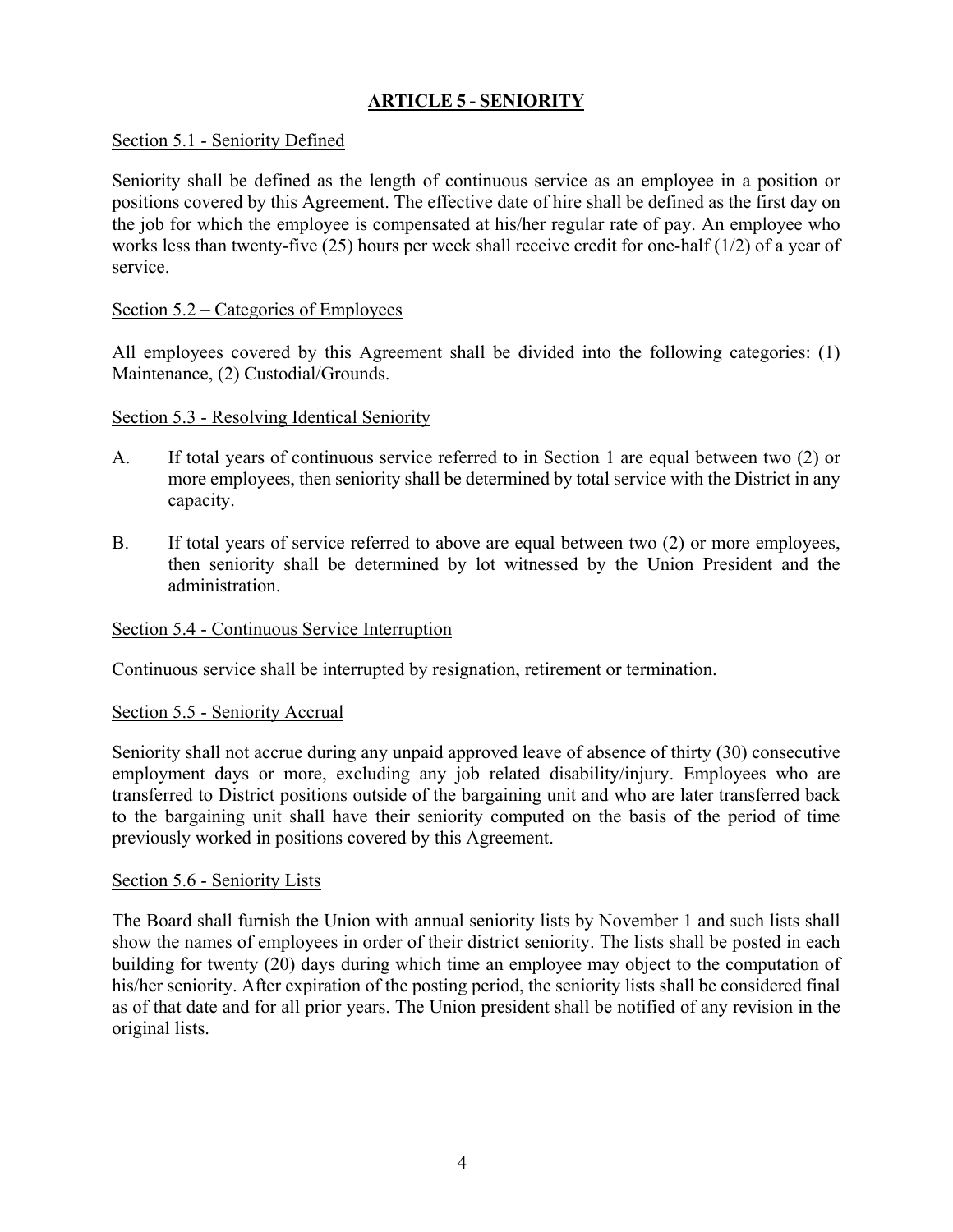## Section 5.7 - Effect of Seniority

If there are layoffs or decreases in the number of employees covered by this Agreement, the least senior employee(s) within a category of position shall be laid off first.

The Board shall consider seniority in its decisions relative to transfer, promotion and vacancies. Seniority shall be one of a number of job-related criteria considered including, but not limited to, qualifications, skills and evaluation.

## Section 5.8 - Reduction-In-Force and Recall Rights--

Any employee dismissed as the result of the decision of the Board to reduce the number of staff or to discontinue some particular type of educational support staff service shall be given written notice by mail and also provided written notice either by certified mail, return receipt requested, or personal delivery at least thirty (30) days before the date the employee is dismissed, together with a statement of honorable dismissal and the reason therefor. Employees receiving written notice of dismissal for reduction in force in a position covered by this Agreement, shall have a right of recall if a vacancy or a newly created position occurs within the bargaining unit for which such employees are qualified to perform, within one (1) calendar year from the beginning of the following school term. Recall shall be in inverse order of reduction in force. To be eligible for recall, the honorably dismissed employee must provide the Board, in writing, prior to the last day of the school term of dismissal, with the address where the employee may be reached. The employee must notify the Board in writing, within fourteen (14) calendar days of mailing or within seven (7) calendar days of receipt of the offer, whichever shall first occur, of the acceptance or rejection of any vacant position offered to the employee during the recall period to remain eligible for recall. Any employee who fails to notify the Board of his/her acceptance or rejection of a tendered position within the time lines set forth above shall be deemed to have waived his/her recall rights and shall no longer be eligible for any other vacant positions that become available within the recall time period. Any recalled employee shall retain his/her accrued seniority: however, any period after the honorable dismissal during which the employee did not work shall not be counted towards seniority.

As bargaining unit positions become available in the year following a RIF and for as long as members remain on the recall list, positions will be posted internally first. Following that process, if an available position remains vacant, individuals will be recalled in order of the most senior qualified RIF employee to least senior qualified RIF employee.

No bargaining unit positions will be posted externally until all qualified members on the recall list have been contacted and/or recalled.

#### Section 5.9 – Rehired Employees

Any former employee, with at least one (1) year of past continuous service, who is rehired by the District within six (6) months of the last date of employment, shall be reinstated with only a one (1) year reduction in seniority. The District shall restore the vacation benefits of such a rehired employee; however, the number of days of vacation eligibility shall be based on the adjusted seniority date. No other fringe benefits provided under this Agreement shall be restored, including, but not limited to, longevity pay, accumulated sick leave, etc. This provision shall only apply to those employees who were rehired by the District on or after December 27, 2001.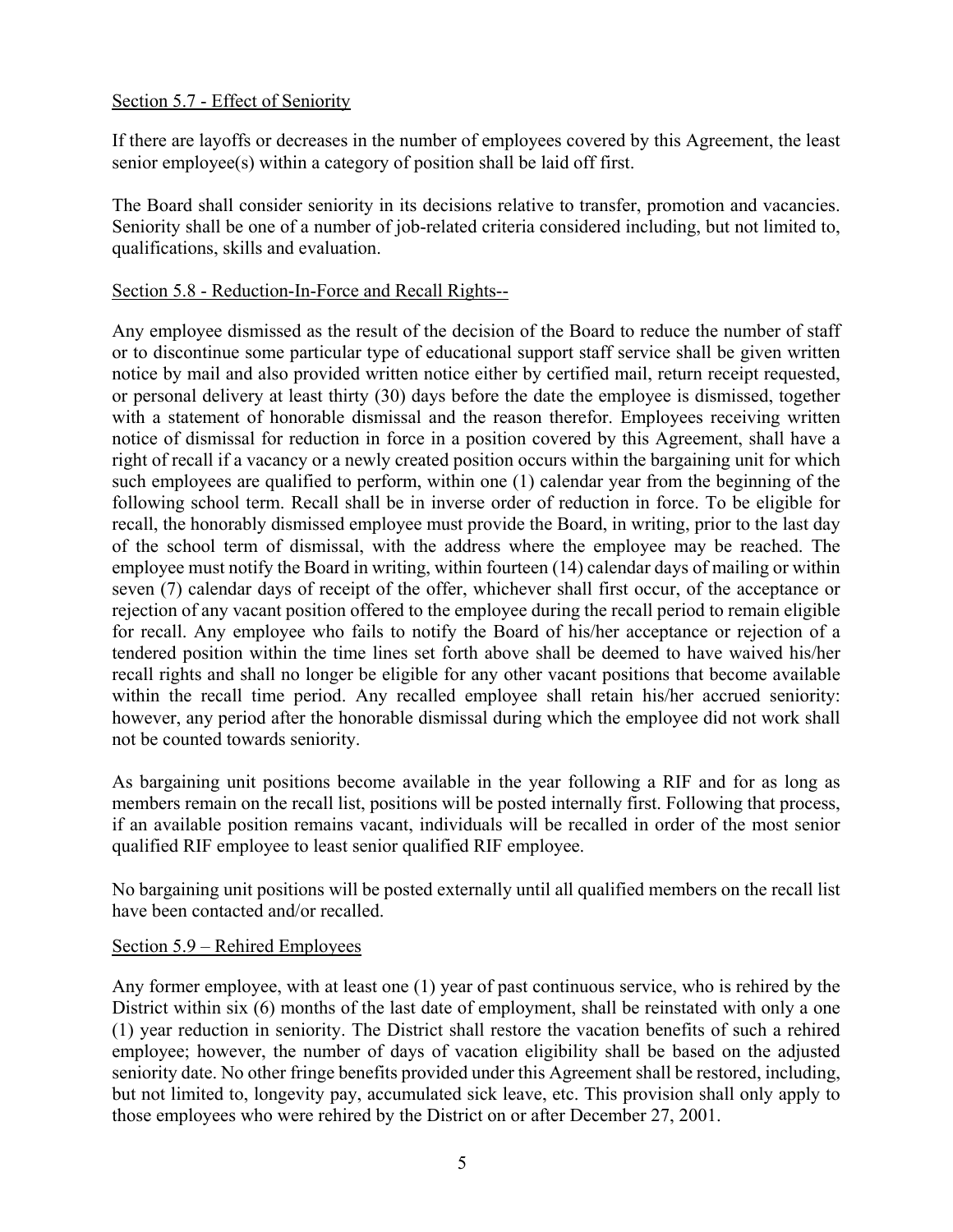## **ARTICLE 6 - PERSONNEL FILE**

#### Section 6.1 - Personnel Files

Only one official personnel file shall be maintained by the Board which shall be the property of the Board. However, all documents, communications and records dealing with the processing of grievances and Immigration Form I-9 shall be filed separately from the personnel file of the employee.

#### Section 6.2 - Right of Access

Upon written request, each employee shall have access, for examination purposes, to all of the material in his/her personnel file, excluding confidential records as defined by the *Personnel Records Review Act*, 820 ILCS 40/1 *et. seq.* The examination of the personnel file shall occur during regular business hours, and during a time when the employee is not otherwise assigned and in a manner which shall not interfere with the operation of the personnel office or of the District. Such examination shall be in the presence of a designated employee of the Board. This Section shall not be applicable to any evaluative or reference information received by the Board prior to the employee's first employment day with the District.

#### Section 6.3 - Placement of Material in File

Any evaluative or disciplinary material placed in the file shall be signed and dated by the administrator, and acknowledged by the employee, with a copy of such material to be given to the employee.

#### Section 6.4 - Right of Copy

Each employee shall have the right to be furnished, at his/her expense, with copies of any or all file material, exclusive of confidential material named in Section 2, within two (2) work days after the employee requests such material.

#### Section 6.5 - Right of Attachment

Each employee shall have the right to have dissenting or explanatory material attached to any document on file with a note to "See attached material" on the original document, provided such shall be filed within thirty (30) calendar days of the date the employee is notified that the original document was placed in his/her file. The attachment and notation shall be the responsibility of the employee subject to Sections 6.3 and 6.6.

#### Section 6.6 - Removal of Material from the File

No employee or administrator shall remove any material from the Board's official file of the employee, except by mutual consent.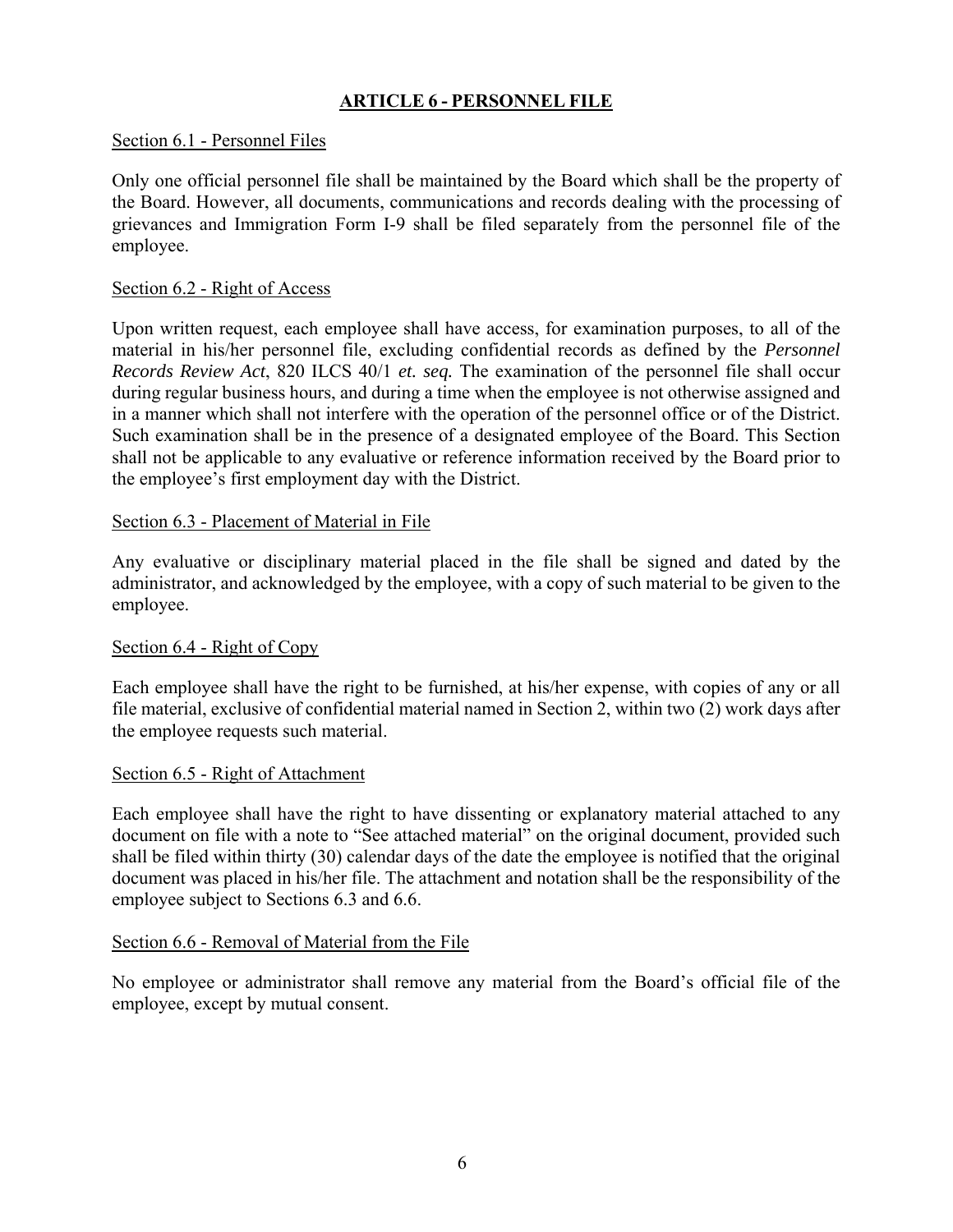## Section 6.7 - Privacy of Materials in File

Neither an employee's file nor any of its contents shall be copied or otherwise made known to anyone without the permission of the employee, provided, however, such file shall be available to the Board and its agents, the administration, or any court or other hearing, or any third party as required by law. The employee and Union President will be notified in writing (email is acceptable) upon fulfillment of the request, if permitted by law. Such notification will not impair the District's ability to respond as required by law.

## **ARTICLE 7 - JOB DESCRIPTION PROCEDURES/EVALUATION PROCEDURES**

## Section 7.1 - Job Description

The Superintendent or his designee shall develop a job description for each position covered by this Agreement. The Superintendent or designee, the employee's immediate supervisor and the Union President shall review the job descriptions for content from time to time. The Superintendent or his designee shall provide each employee with a copy of his/her job description and all amendments. Upon the written request of the employee, the employee's immediate supervisor shall meet with the employee annually to review the employee's job description. When a job description is changed to require a new skill or technological knowledge which the incumbent does not possess, the incumbent shall be offered the first opportunity to gain the necessary training at the Board's expense not to exceed two hundred fifty dollars (\$250.00) per fiscal year, provided the incumbent shall be provided only one such opportunity to acquire said new skill or technology within a reasonable period of time. This provision shall not apply to elimination of positions or combined positions.

#### Section 7.2 - Evaluation Schedule and Conference

The employee's immediate supervisor shall evaluate him/her in writing at least once per year by no later than March  $1<sup>st</sup>$ , provided, however, that additional evaluations may be performed after March  $1<sup>st</sup>$ . Within seven (7) calendar days following the evaluation, the evaluator shall have a meeting with the employee to discuss the evaluation. The evaluation of the employee's performance shall be based on the employee's job description and other standards and criteria which have been established by the employer and made known to the employee prior to the evaluation.

#### Section 7.3 - Evaluation Receipt and Signature

The evaluator shall furnish the employee with a copy of the written evaluation. Both the evaluator and the employee shall date and sign all copies of the written evaluation. The signature of the employee shall not indicate agreement with the written evaluation, but rather shall indicate that the conference and discussion have been held and that the employee is in receipt of a copy of the written evaluation.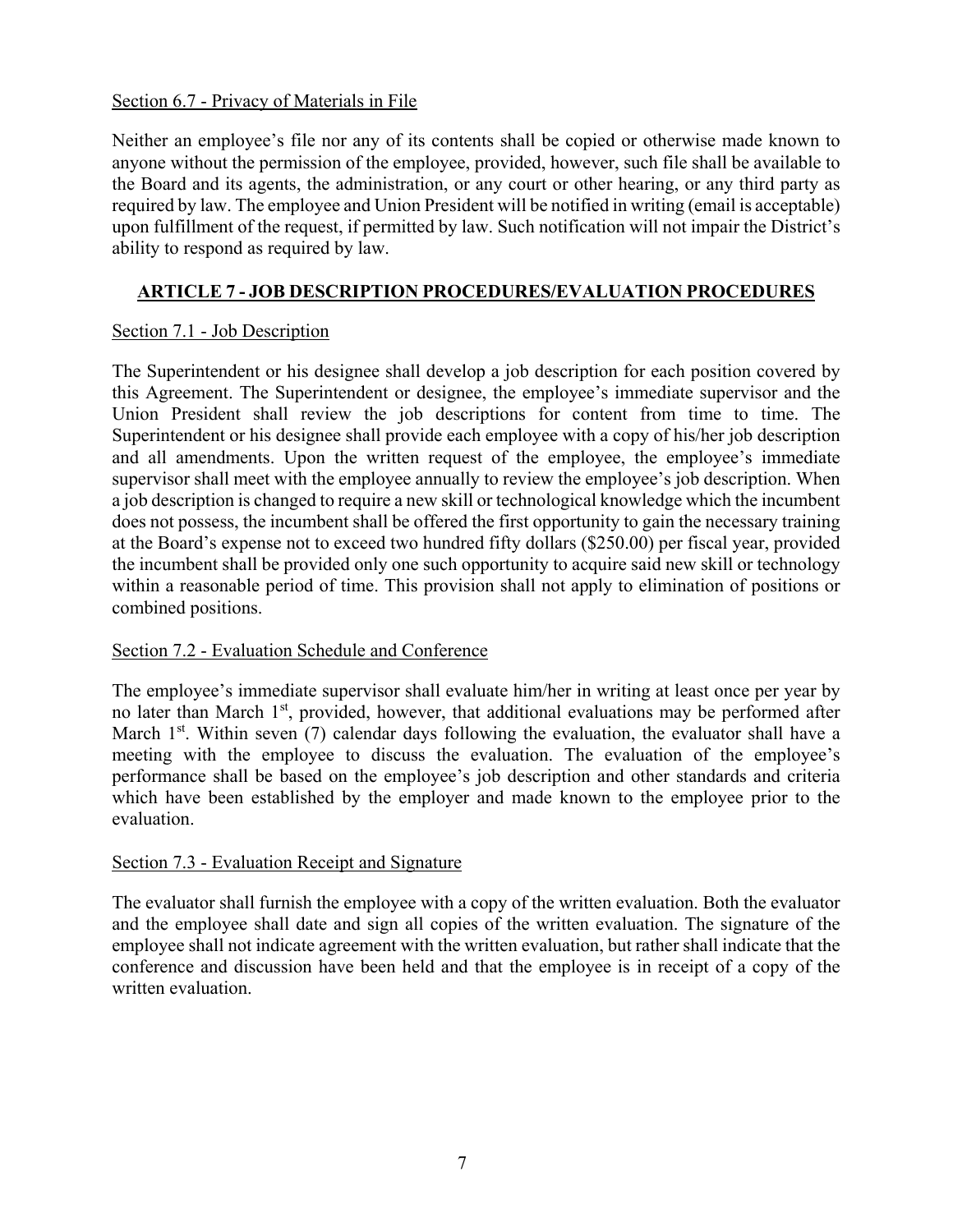#### Section 7.4 - Evaluation Rebuttal

If the employee feels his/her formal written evaluation is incomplete, inaccurate or unjust, the employee may put his/her objections in writing within thirty (30) days after receipt of said evaluation. Both the employee and evaluator shall date and sign all copies of the written objection. The signature of the evaluator shall not indicate agreement with the written objection, but rather shall indicate that the evaluator is in receipt of a copy of the written objection. A copy of the written objection shall be attached to the written evaluation.

## Section 7.5 - Personnel File Copy

A copy of all formal written evaluations and any attached written objections shall be placed in the employee's official personnel file.

# **ARTICLE 8 - GRIEVANCE PROCEDURE**

## Section 8.1 - Definition

Any claim by the Union or an employee that there has been a violation, misinterpretation or misapplication of the terms of this Agreement shall be a grievance.

#### Section 8.2 - Grievance Process

The parties hereto acknowledge that it is usually most desirable for an employee and the employee's immediately involved supervisor to resolve problems through free and informal communication. If, however, the informal process fails to satisfy the employee or the Union, a grievance may be processed as follows:

Step 1 - Supervisor Level: The employee and/or the Union may present the grievance in writing to the immediately involved supervisor. The grievance shall set forth the facts in the grievance, the section or sections in the Agreement allegedly violated and the remedy requested. Such grievance shall be submitted within twenty (20) days of the occurrence of the grievance or within twenty (20) days of when such occurrence should reasonably have become known. The supervisor shall arrange for a meeting to take place within ten (10) days after receipt of the grievance. Within ten (10) days after completion of the conference, the immediate supervisor shall give his/her decision to the grievant/Union in writing.

Step 2 - Superintendent Level: If the grievance is not resolved at Step 1, the employee and/or the Union may refer the grievance in writing to the Superintendent or designee within ten (10) days after receipt of the Step 1 answer. The Superintendent or designee shall arrange for a meeting to take place within ten (10) days of receipt of the appeal. Within ten (10) days after completion of the conference, the Superintendent shall give his/her decision to the grievant/Union in writing.

Step 3 - Arbitration: If the Union is not satisfied with the disposition of the grievance at Step 2, the Union may submit the grievance to binding arbitration. The American Arbitration Association (AAA) shall act as administrator of the proceedings. If the written demand for arbitration is not filed within twenty (20) days of the date of the Step 2 answer, then the grievance shall be deemed withdrawn.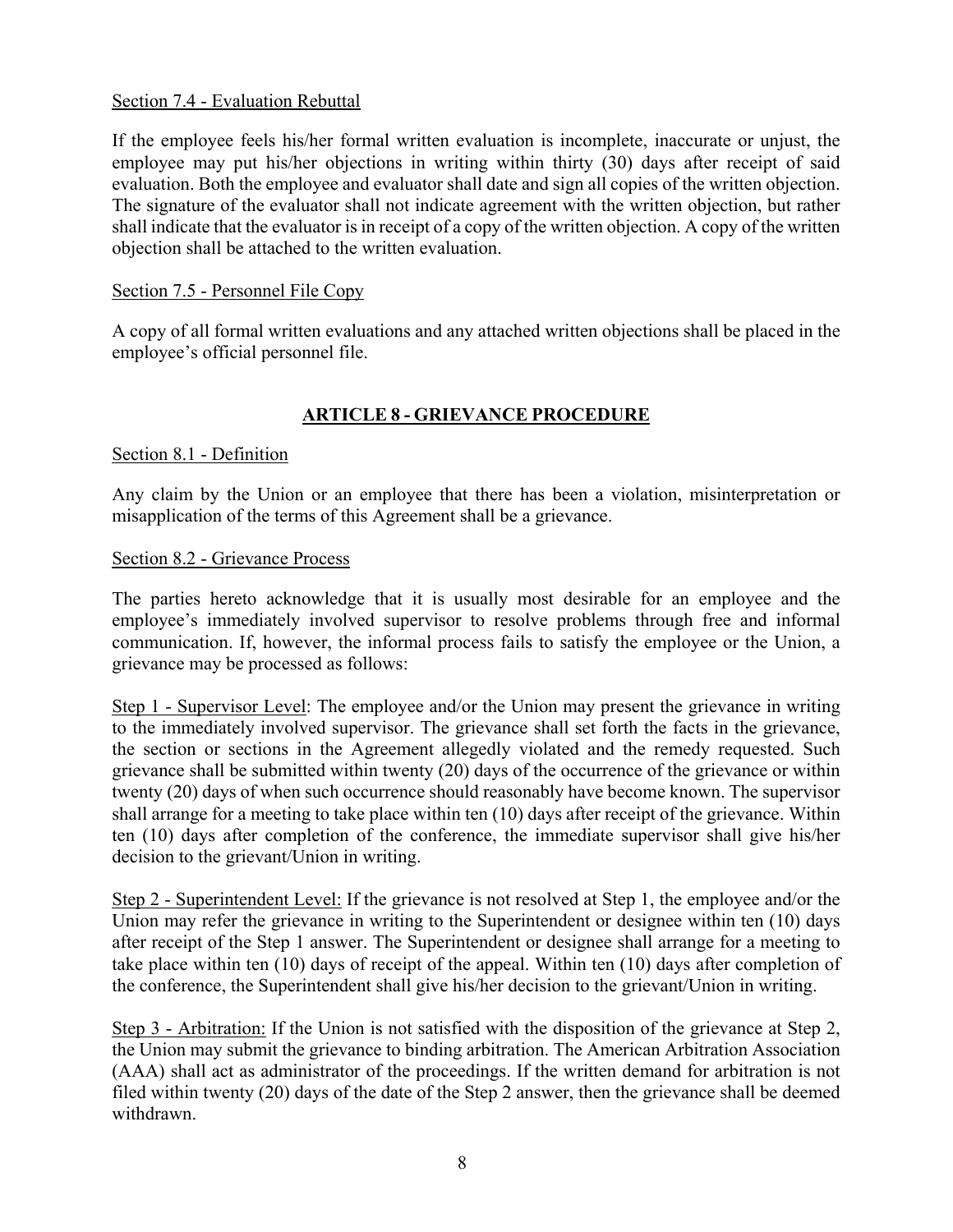#### Section 8.3 - General Provisions

- A. In all steps of the grievance procedure, if the Board requires such steps to be held during the working hours of the grievant and/or the grievant's representative, such employees shall be excused with pay for that purpose. If the Board requires an employee to attend an arbitration as a witness, he/she shall be excused without loss of payor leave for that purpose. An arbitration hearing shall not be held during the working hours of Union witnesses without the mutual agreement of the Board and the Union.
- B. If a grievance arises from the action of an authority higher than the immediate supervisor, the Union may present such a grievance at the appropriate steps of the grievance procedure with the approval of the appropriate authority.
- C. An employee who participates in the grievance procedure shall not be subject to disciplinary action or reprisal by the Board or Union because of such participation.
- D. The employee and his/her Union representative have the right to be present at all steps of the grievance process.
- E. At the request of the grievant or his/her Union representative, the Board shall provide copies of all documents submitted by the Board at Steps 1 and 2 of the grievance procedure upon receipt of the cost of producing the documents.
- F. The failure of the grievant or the Union to act within the time limits set forth shall preclude further appeal of the grievance. Upon failure of the Board to meet the time limits prescribed in this Article, the grievance shall be advanced to the next highest level.
- G. In any instance where the Union is not representing the grievant, the administrator or supervisor receiving the grievance or making the decision shall notify the Union in writing of all meetings, of any hearing and of the resolution of the grievance at any level. However, in no event shall the grievance be resolved in a manner inconsistent with the terms of this Agreement unless with the approval of the Union.
- H. The term "days" as used herein shall mean days in which school is scheduled to be in session. When school is not in session, the term "days" shall mean workdays.
- I. All time limits may be extended by mutual agreement between the parties.
- J. A grievance may be withdrawn in writing by the union at any level without establishing precedent and, if withdrawn, shall be treated as though never having been filed.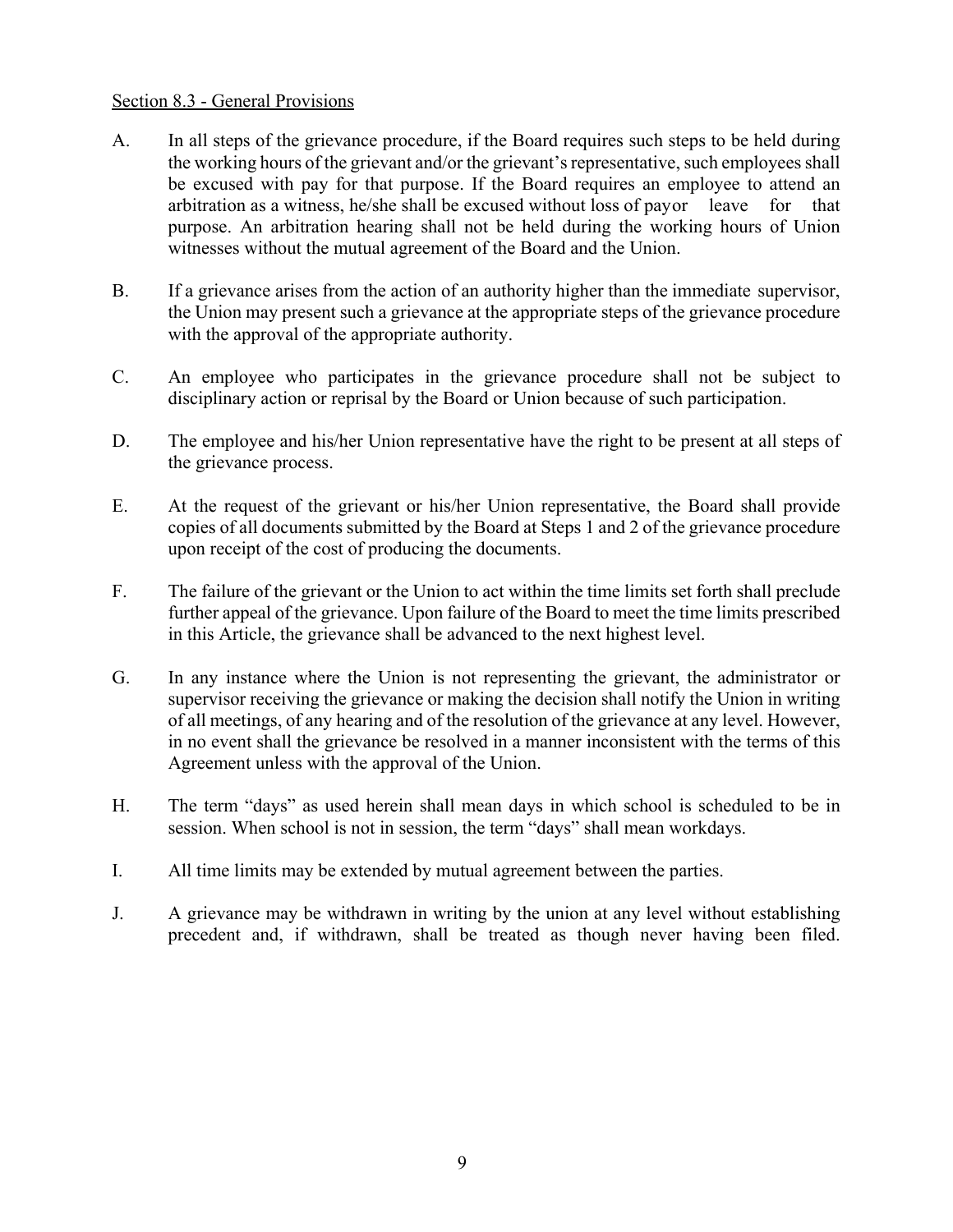## Section 8.4 - Scope of Arbitration

The arbitrator shall act in a judicial not a legislative capacity and shall have no right to amend, modify, nullify, ignore, add to, or subtract from the provisions of this Agreement. The arbitrator shall consider and decide only the specific issue submitted to him/her in writing and shall base the decision upon his/her interpretation of the meaning or the application of the terms of this Agreement. In the event the arbitrator finds a violation of the terms of this Agreement, he or she shall fashion an appropriate remedy. The arbitrator shall be without power to make a decision contrary to or inconsistent with or modifying or varying in any way from the Agreement. The arbitrator shall submit in writing his or her decision within thirty (30) calendar days following the close of the hearing or the submission of briefs by the parties, whichever is later, unless the parties agree to a written extension thereof. The arbitrator's decision shall be based solely upon his or her interpretation of the meaning or application of the express terms of this Agreement to the facts of the grievance presented. A decision rendered consistent with the terms of this Agreement shall be final and binding.

## Section 8.5 - Cost of Arbitration

Each party shall bear the full cost of its representation. The cost of the arbitrator and AAA shall be divided equally between the parties. The Board shall retain a certified shorthand reporter to prepare an official transcript of the proceedings. The cost of such services shall be borne equally between the Board and the Union. If either party requests a transcript of the proceedings, that party shall bear the full cost of the transcript. If both parties order a transcript, the cost of the transcript shall be divided equally between the Board and the Union. If the arbitrator requests a copy of the transcript, the cost shall be divided equally between the Board and the Union.

#### Section 8.6 - Location of Arbitration

All arbitration hearings shall be held at a location situated within the boundaries of the Woodstock Community School District No. 200, unless the parties mutually agree to hold a hearing elsewhere.

# **ARTICLE 9 - DISCIPLINARY ACTION**

#### Section 9.1 - Disciplinary Notice

No employee covered by this Agreement and employed by the District for more than thirty (30) consecutive workdays shall be disciplined, including but not limited to reprimand, suspension with or without pay, withholding compensation or discharge without:

- A. Notice of the reasons; and
- B. The right to a Union representative at the employee disciplinary conference.

This Section is not meant to prevent the Board from taking immediate action for unusual or severe circumstances nor shall this provision pertain to evaluation conferences unless the employee has received an unsatisfactory evaluation and the Board has decided to discipline the employee at that conference.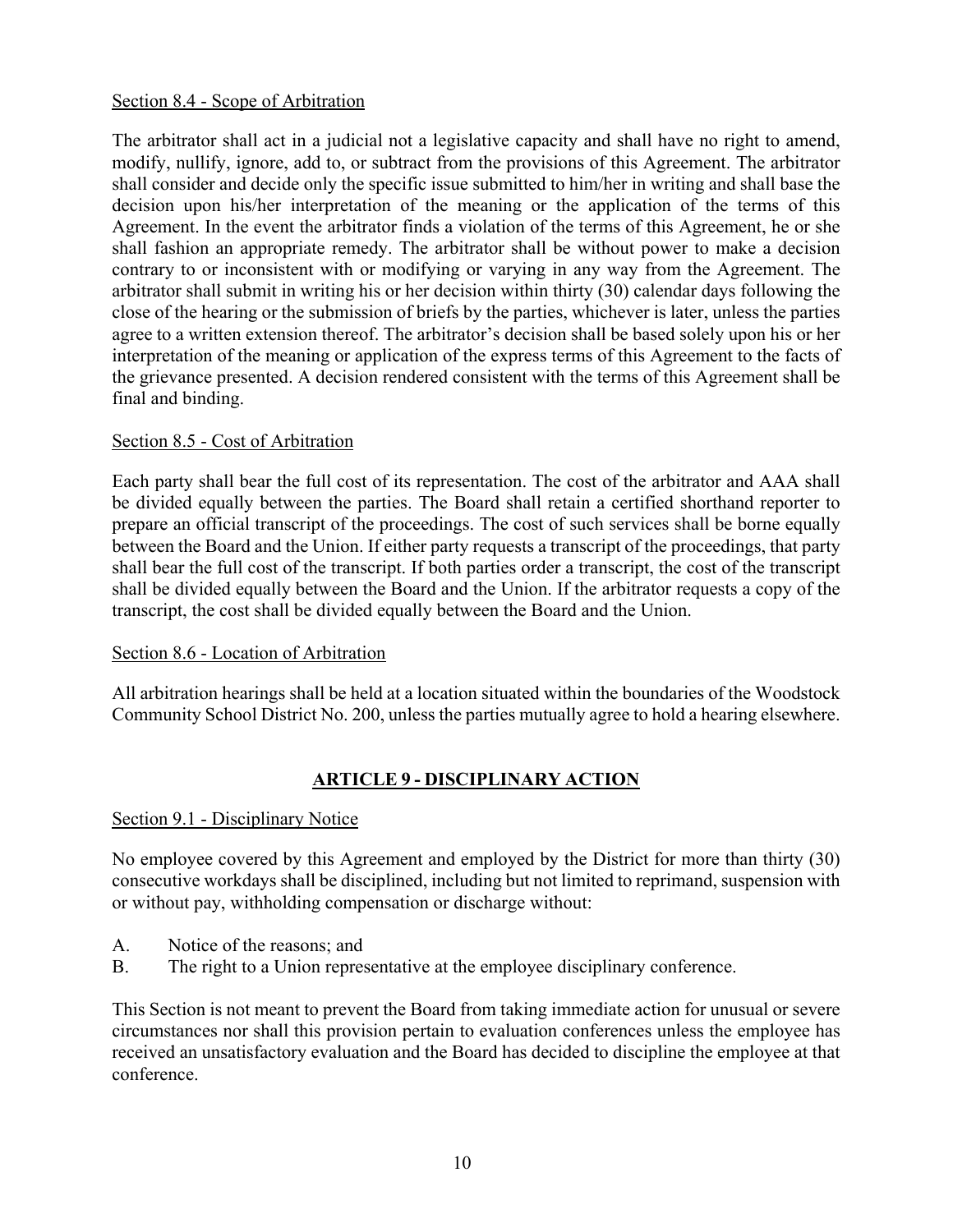#### Section 9.2 - Disciplinary Appearance

When an employee is required to appear before the Administration and/or the Board regarding the discipline or dismissal of an employee the employee shall be given advance written notice and be entitled to have a representative of the Union present.

#### Section 9.3 - Disciplinary Procedure

Any disciplinary action shall be progressive and corrective unless the cause for discipline is so serious as to require immediate dismissal.

## Section 9.4 - Failure to Report

Regardless of the length of continuous employment in District, any employee who fails to report to work for three (3) consecutive work days and also fails to notify the District that he/she will be absent, by telephoning his/her supervisor, or any other individual designated by the employer to receive reports of absence, shall be considered to have resigned from employment with the District unless the employee can demonstrate that he/she was unable to call due to total incapacitation (*e.g.,* coma, amnesia, etc.). Any employee who has been granted a leave of absence under Article XI shall be exempt from this section. Notwithstanding the preceding exemption, any employee granted a leave of absence under Article XI shall be required to provide his/her supervisor with the expected date of return to work at the beginning of his/her leave and shall also be required to provide prompt notification to his/her supervisor if unable to return on the expected date.

# **ARTICLE 10 - VACANCIES**

## Section 10.1 - Posting of Vacancies

If a vacancy occurs as a result of a resignation, termination, promotion or new position, such vacancy shall be dated and posted in the faculty lounge and on a bulletin board near the mailboxes in each building and on the District website for at least five (5) working days. Each vacancy notice shall contain a job description, the qualifications needed for the job, and the hourly rate of pay. Notices of vacancies shall include the building where the vacancy occurred and a designated location for receipt of applications. Notices of vacancies which occur during the summer shall be sent to employees, who are not employed during the summer and who request such information in writing, by mail to the employee's last known address unless the employee gives the District written notice of another address. The Union president shall receive a copy of all vacancy notices. The Union president shall be notified when vacancies have been filled and shall be given the name, address and telephone number of the new employee.

#### Section 10.2 - Application Process

Employees may apply for a vacancy by submitting a written application to the person named on the posting or the Human Resources Department in accordance with the time lines established in the posted notice. Employees who are unsuccessful applicants shall be so notified immediately following the acceptance of the job by the successful applicant.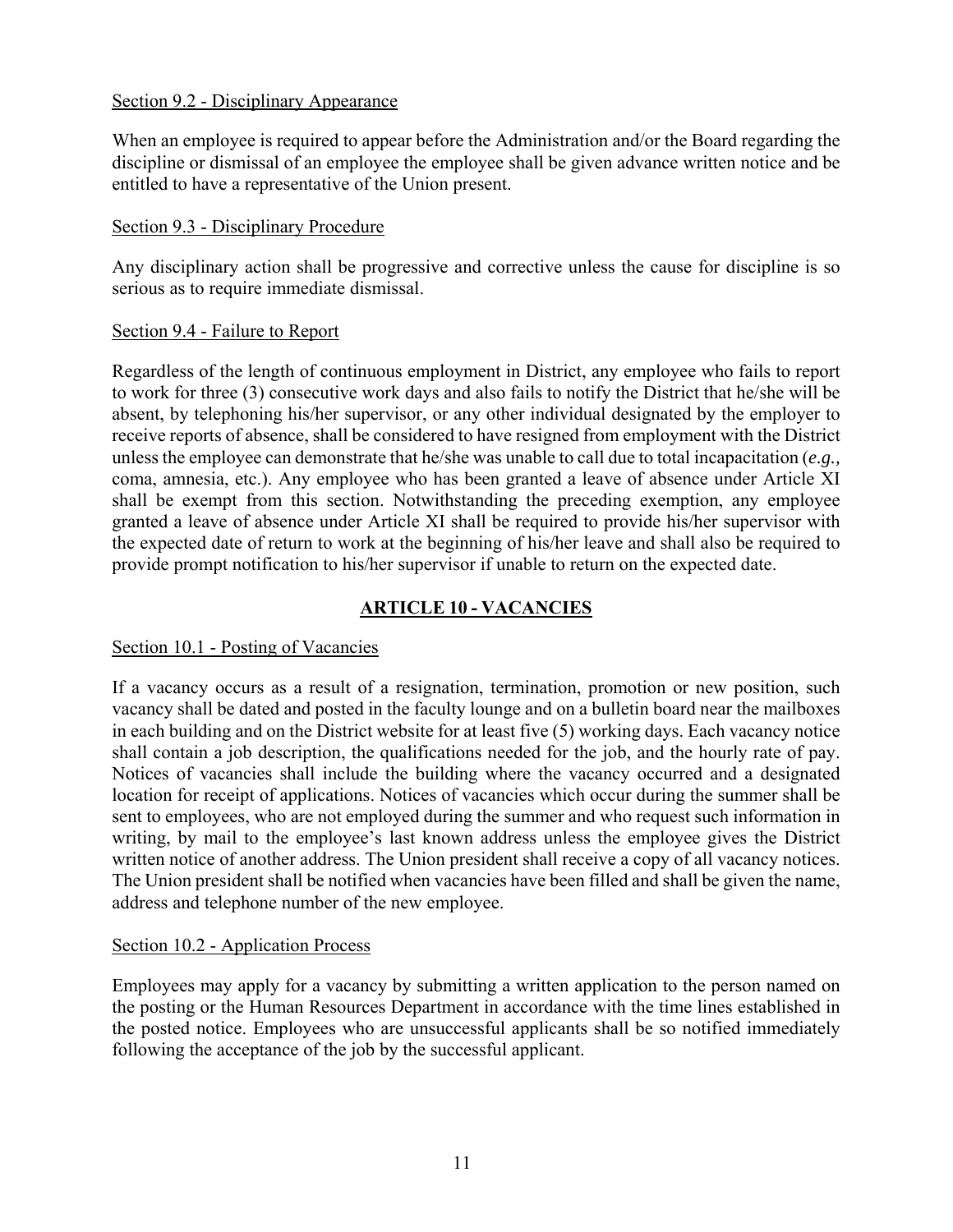#### Section 10.3 - Assignment

Each employee shall be notified in writing of his/her assignment for the following year at least one (1) week prior to the last day of school. Such notice shall also include the employee's starting date, the number of hours the employee shall work each day, the number of days the employee shall work, the rate of pay the employee shall be paid, the building in which the employee shall work and a copy of the school calendar. This Section shall be subject to Section 4 of this Article.

#### Section 10.4 - Reassignment

Employees who are reassigned shall be given notice of such change within a reasonable time period prior to the effective date of the change. The Union shall be given prior notice of any reassignment. An employee shall be granted a conference with his/her supervisor to discuss the reassignment if the affected employee requests it within five (5) days of the notification.

# **ARTICLE 11 - LEAVES**

## Section 11.1 - Sick Leave

| A. | Each employee shall be entitled to sick leave as follows: |  |
|----|-----------------------------------------------------------|--|
|    |                                                           |  |
|    |                                                           |  |
|    |                                                           |  |
|    |                                                           |  |
|    |                                                           |  |

- B. Sick leave in the initial year of employment shall be prorated in accordance with the portion of the year remaining until the end of that school year (June 30).
- C. Sick leave shall be interpreted to mean personal illness, serious illness or death in the immediate family or household. The immediate family or household for purposes of this Article shall include parents, spouse, brothers, sisters, children, grandparents, grandchildren, parent-in-law, brothers-in-law, sisters-in-law, legal guardians and childrenin-law.
- D. Unused sick leave shall accumulate without limit.
- E. Before the start of the school year, each employee shall be notified of the total number of sick days accumulated. Such notice shall not be construed to preclude the Board from modifying said notice in the event of an error in computation.
- F. Perfect Attendance Bonus A perfect attendance bonus of \$150 per work year shall be paid to employees provided the following:
	- no absences from work regardless of reasons (except vacation and union leave.)
	- continuous employment with the District for the applicable full work year.
	- absences due to Bereavement Leave as defined in Section 3 of this Article, Jury Duty, or Military Leave, shall not count as absences for the purpose of the Perfect Attendance Bonus.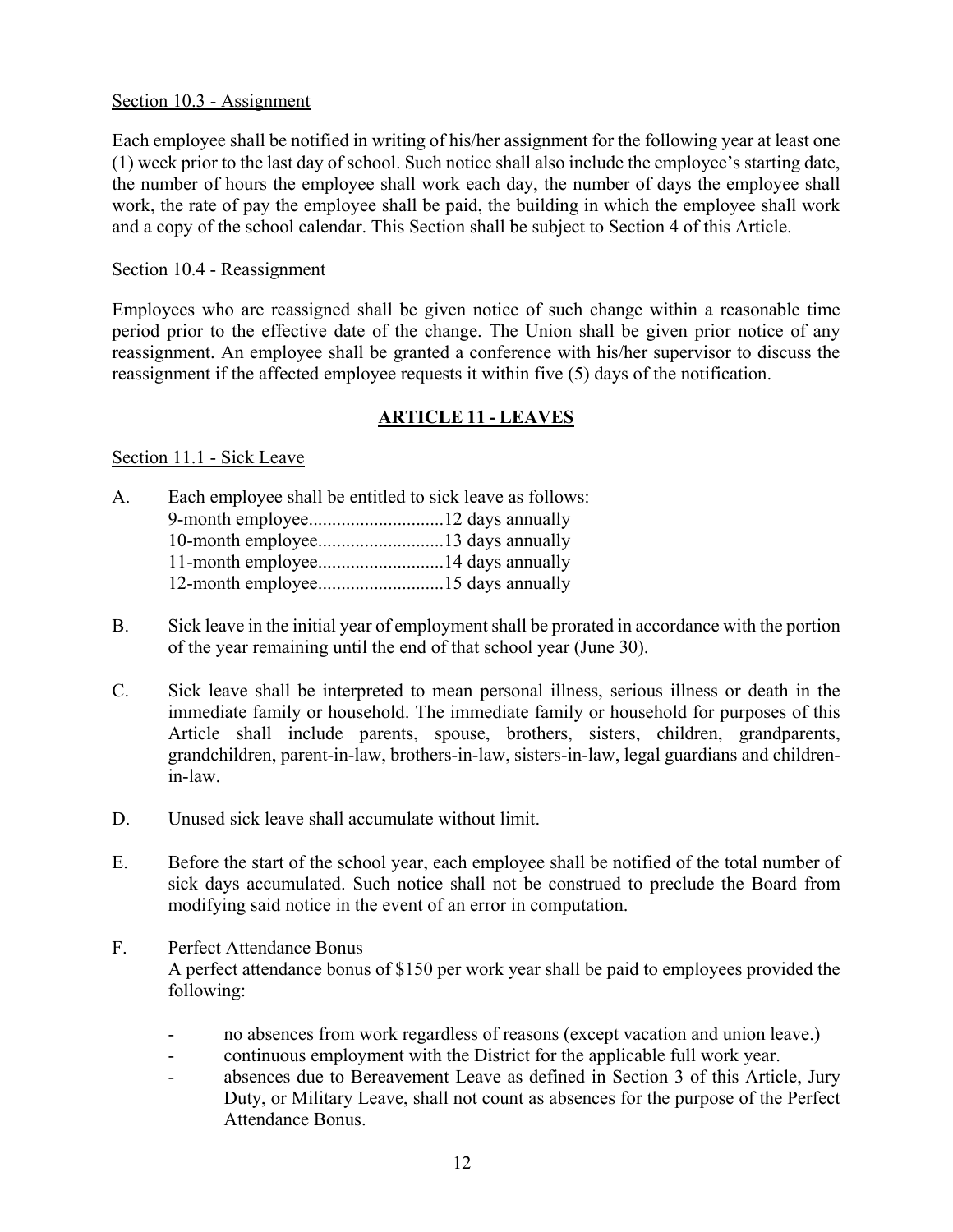If an employee is eligible for the Perfect Attendance Bonus during their final two (2) years of employment with the district, and they concurrently elect the Service Recognition Bonus for either or both of their final two (2) years of employment with the district as defined in Article 17 Section 16, such payment (including the Attendance Bonus) shall be made after the conclusion of the first calendar month following the month in which the employee's employment was terminated such that the payment will not constitute IMRF earnings (e.g. for an employee terminating employment on June 30, 2023, payment shall be paid on the first regularly scheduled payroll in August 2023).

## Section 11.2 - Personal Leave

A full-time (35 hours or more) employee may request three (3) personal leave days per year and employees working between twenty-five (25) and thirty-four (34) hours per week may request two (2) personal leave days per year subject to approval of the Superintendent or designee. Employees working less than twenty-five (25) hours per week may request one (1) personal leave day per year subject to the approval of the Superintendent or designee. Personal leave shall not be used on the first five (5) student attendance days of the school term. Employees shall make a good faith effort to avoid the use of personal leave during the last five (5) student attendance days of the school year except for the occurrence of unusual personal circumstances which will be reviewed on a case-by-case basis. Such leave is for transacting business, which can only be done during the employee's working hours. Such request must be submitted to the Superintendent or designee forty-eight (48) hours in advance of the effective date, absent exceptional circumstances. Unused personal business days are added to the employee's available sick leave on July 1.

## Section 11.3 - Bereavement Leave

Each employee shall be entitled to three (3) bereavement leave days with full pay for death in the immediate family or household as defined in Section 1 above. Such leave shall be non-cumulative from year to year. The employee taking such leave shall notify his/her principal as soon as is feasible of his/her intention to take such leave. Any additional days shall be deducted from the employee's cumulative sick leave. For a death that occurs to a relative not defined in Section 1 of this Article or to a friend, each employee shall be entitled to bereavement leave with full pay for two (2) days. Such latter bereavement leave shall be limited to one (1) non-cumulative occurrence per year.

#### Section 11.4 - Jury Duty

Any employee required to serve jury duty during his/her work hours shall continue to receive regular daily compensation for such hours provided any other compensation for such jury duty (excluding travel and meal allowance) shall be endorsed and remitted to the business office. Third shift employees shall not be required to report to work for their regular shift preceding their first day of jury duty. Third shift employees will be required to work  $\frac{1}{2}$  of their regular shift after serving their final day of jury duty.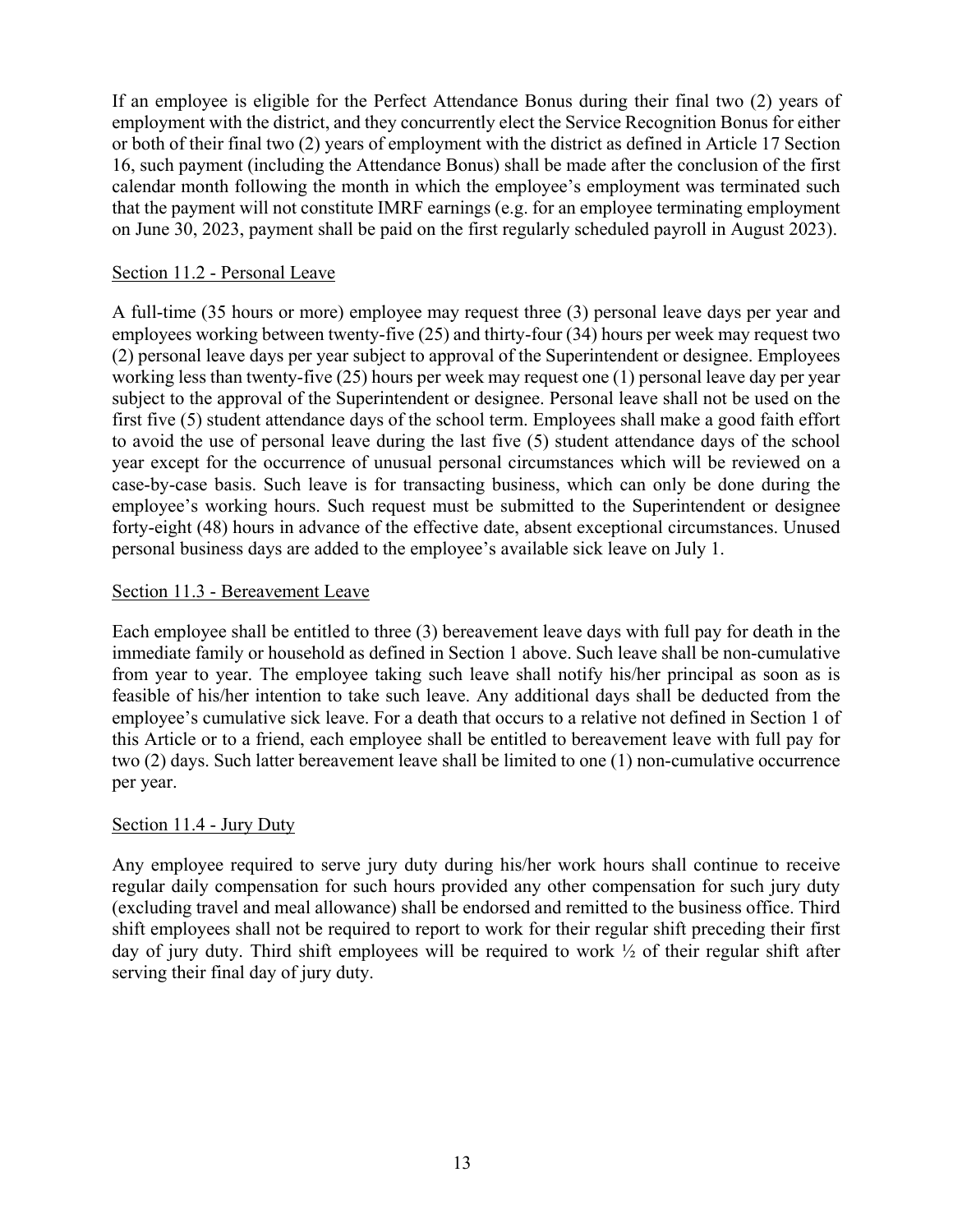#### Section 11.5 - Leaves of Absence

A. Leaves of absence without pay may be granted to any employee in the District by the Board at its discretion and under the terms determined solely by the Board. Each leave request shall be considered on its individual merit and the granting or denying of such request shall be without precedential effect. The employee shall be given an opportunity to continue insurance coverage in the District's insurance program during a Board approved leave of absence but shall be required to pay all premiums connected with this coverage. All premiums must be paid in advance of the month due. In the event that an employee who is granted a leave of absence under Section 11.5 is also eligible for leave pursuant to the Family and Medical Leave Act ("FMLA"), the rules and regulations governing FMLA leaves shall apply.

When possible, an Employee's request for a leave of absence shall be submitted thirty (30) days in advance of the first day of the requested leave.

- B. Maternity/Paternity/Child-Rearing/Adoptive Leave of Absence
	- 1. Application for such leave shall be made in writing to the Superintendent or designee at least ninety (90) calendar days prior to the anticipated birth of the child. At such times, the employee shall provide a written statement from the obstetrician or physician indicating the expected date of delivery.
	- 2. The employee and Superintendent or designee shall agree upon a plan for the commencement and termination of such leave.
	- 3. Any employee desiring child-rearing leave as a result of becoming an adoptive parent shall notify the Superintendent or designee in writing upon the initiation of such adoption proceedings. Leave shall be granted upon satisfactory written notification to the Superintendent or designee of the date the child is expected to be received. It shall be the responsibility of the applying employee to keep the Superintendent or designee informed of the status of the proceedings and, as soon as known, the expected date of the delivery of the child. This Section shall not be applicable if the adopted child is eight (8) or more years of age at the time the child is received.
	- 4. Nothing herein shall be construed as requiring any employee to apply for a maternity/paternity/child-rearing leave. An employee not eligible or not desiring maternity/paternity leave may utilize accumulated sick leave during any period of illness related to pregnancy and/or to the delivery of the child. If such employee shall have exhausted accumulated sick leave, the employee shall be granted a leave of absence without pay or other benefits during such period of illness. Such employee shall return to employment immediately following the termination of such illness.
	- 5. Employees who are on a maternity/paternity leave may use available paid sick leave days in accordance with their physician's written instructions. Employees who have more than a sufficient number of paid sick leave days available to them to cover their post-delivery absence will only be able to use the number of days as verified by their physician's certifications for absence, i.e., any days beyond the physician's certification will be unpaid days.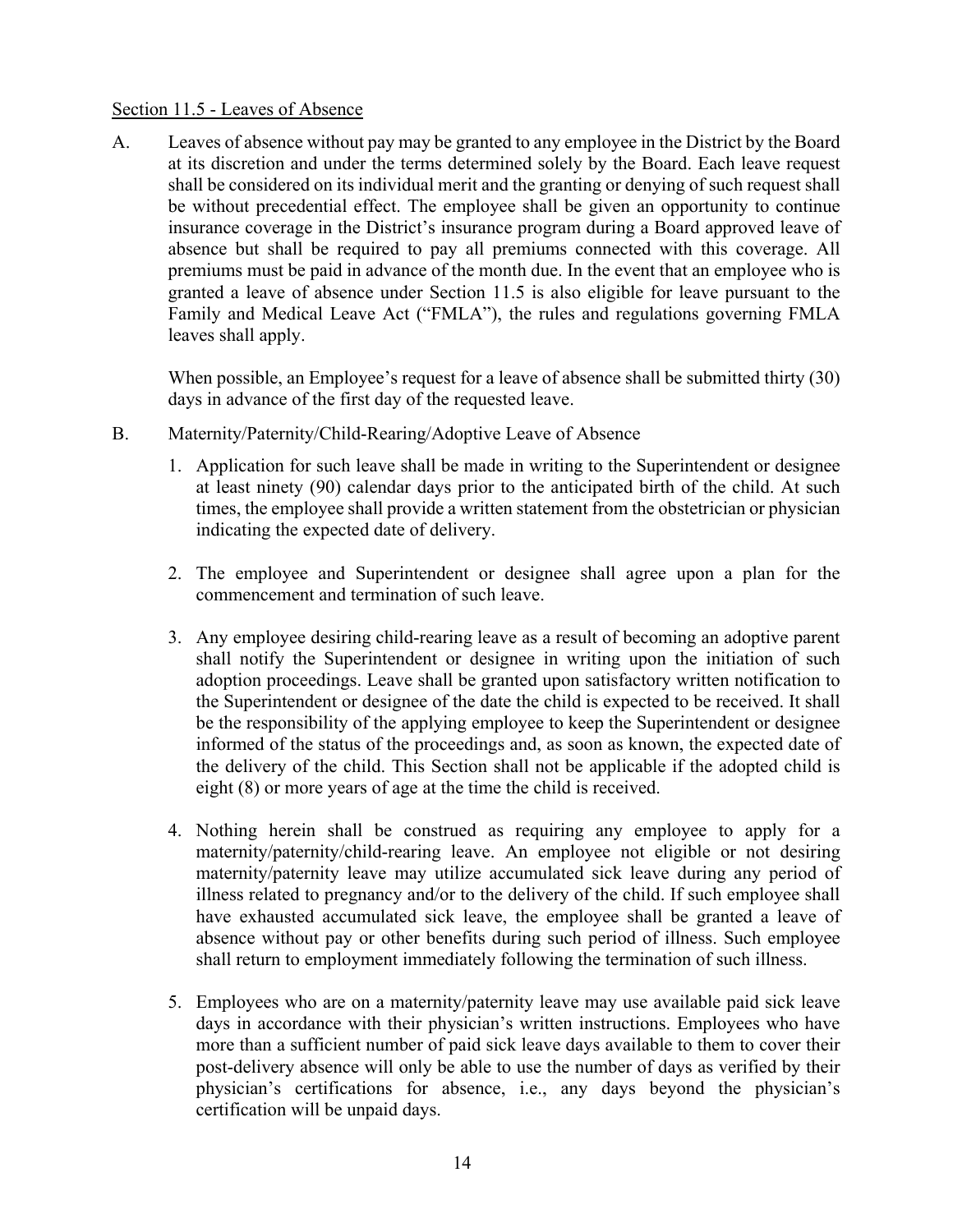#### Section 11.6 - Union Leave

The Union shall be entitled to five (5) work days of Union leave per year without loss of salary or other leave days, to send a representative to local, state or national conferences, conventions or workshops, provided that the Union President notifies the Superintendent four (4) days prior to the absence and that the Union reimburses the District for the cost of substitutes if they are hired. Unused Union leave shall not accumulate from year to year. The Union President shall be granted two (2) hours of released time per month without loss of pay to meet with members of the bargaining unit provided such meetings do not interfere with the bargaining unit member's regularly scheduled work time. Two (2) additional hours per month may be used for such meetings provided the Union reimburses the Board based upon the hourly rate of pay of the Union President.

#### Section 11.7 - Inclement Weather Leave

An employee required to work when said employee's school is closed to students due to inclement weather shall not suffer a loss in pay for tardiness of one hour or less. Any employee arriving after the first hour shall suffer a prorated deduction in pay for each half hour of tardiness unless such employee makes up the missed time on a day(s) mutually agreed to by the employee and his/her immediate supervisor. Any employee who was not notified of the closing of school before arriving at work shall be entitled to two (2) hours of show-up pay, provided that such hours will not be treated as "hours worked" and shall not entitle the employee to overtime pay. Except for head custodians (or any custodian substituting in the head custodian's absence), twelve (12) month employees who are unable to report to work on a day on which school is closed due to inclement weather may opt to use a vacation or personal day and shall not be subject to the advance notice requirement of Article XIV, Section 1 or Article XI, Section 2.

All employees shall be required to report to work on any day on which school is closed due to inclement weather. After reporting to work, all employees shall be required to work a minimum of four (4) hours. After completing the required minimum work hours, the employee shall be free to end his or her work day, provided that there are no emergency conditions at the employee's assigned work location that require his or her presence.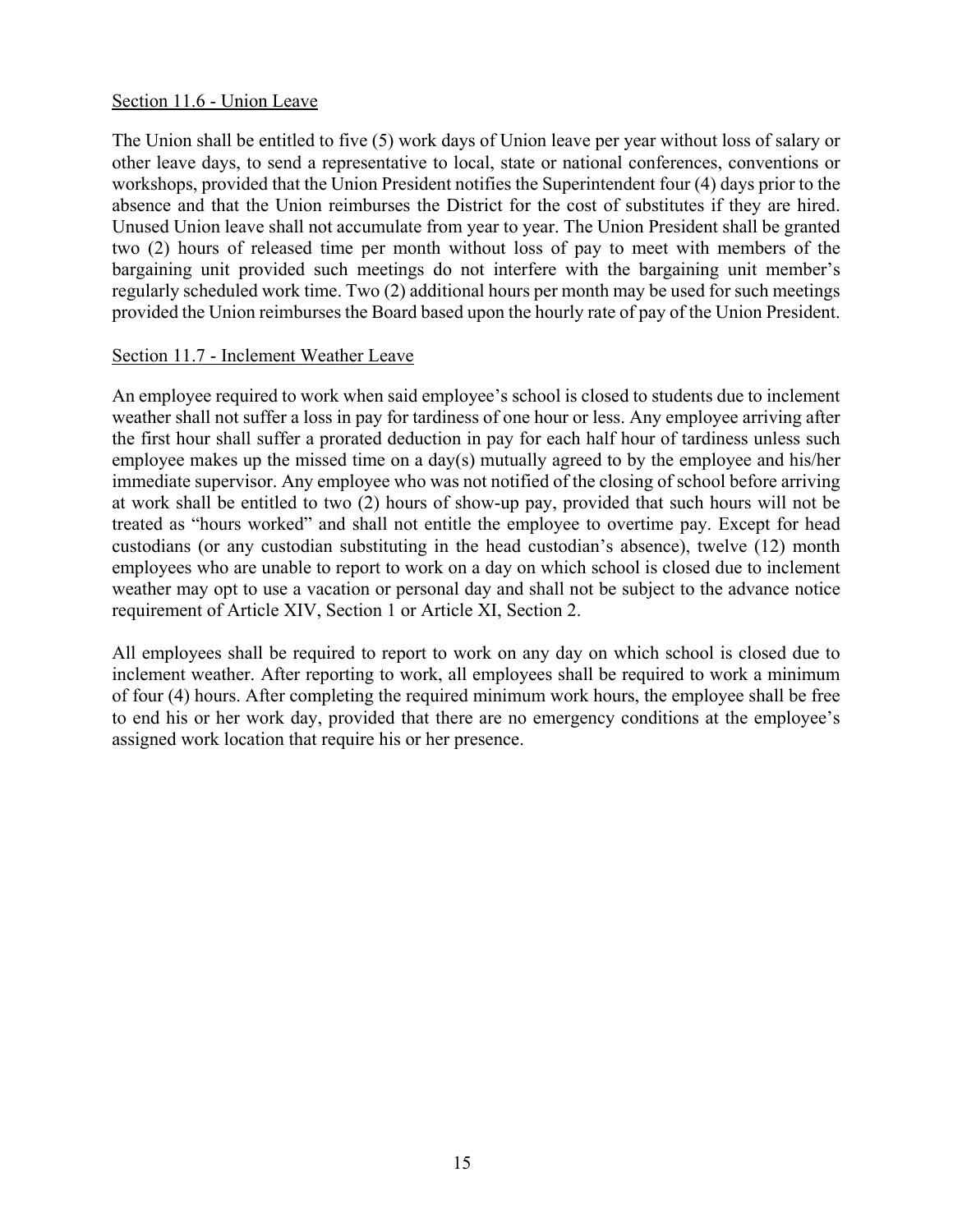## **ARTICLE 12 - GENERAL WORKING CONDITIONS**

#### Section 12.1 - Lockers

Each employee shall be assigned a locker for personal belongings.

#### Section 12.2 - Substitutes

The District shall make every effort to establish a list of substitute custodians. Co-curricular services shall be offered to bargaining unit employees first unless time factors shall not permit. The District shall offer scheduled overtime work (i.e., weekends or holidays), if any, to qualified full-time employees, who shall have the opportunity to accept such work.

#### Section 12.3 - Maintenance In-Service

All custodians/maintenance personnel shall receive in-service training.

## Section 12.4 - Interaction with Students

Any employee who has allegedly been the subject of gross disobedience or misconduct by a student shall report such incident to his or her immediate supervisor. The supervisor shall promptly investigate the matter and notify the employee of his or her recommendation. If the employee feels that the action is not appropriate, the employee may appeal such decision to the superintendent. The superintendent's decision shall be final.

#### Section 12.5 - Courtesy in Relationships

The basis of professional relationships between employees and administrators shall be one of common courtesy and mutual respect at all times.

# **ARTICLE 13 - OVERTIME**

#### Section 13.1 - Overtime Hours

Overtime shall be work performed by an employee which is in excess of forty (40) hours in one (1) week. Employees shall not be required to alter their normally scheduled hours of work without their consent in order to require use of compensatory time in lieu of overtime pay. This Article shall not preclude changing an employee's regular workweek, subject to Section 15.2.

#### Section 13.2 - Overtime Rate

Overtime shall be compensated at one and one-half (1 1/2) times the employee's hourly rate.

#### Section 13.3 - Weekends

The overtime rate of one-and one-half (1 1/2) times the employee's hourly rate shall also apply to work performed on Saturdays and Sundays by full-time employees whose regular work week is Monday through Friday.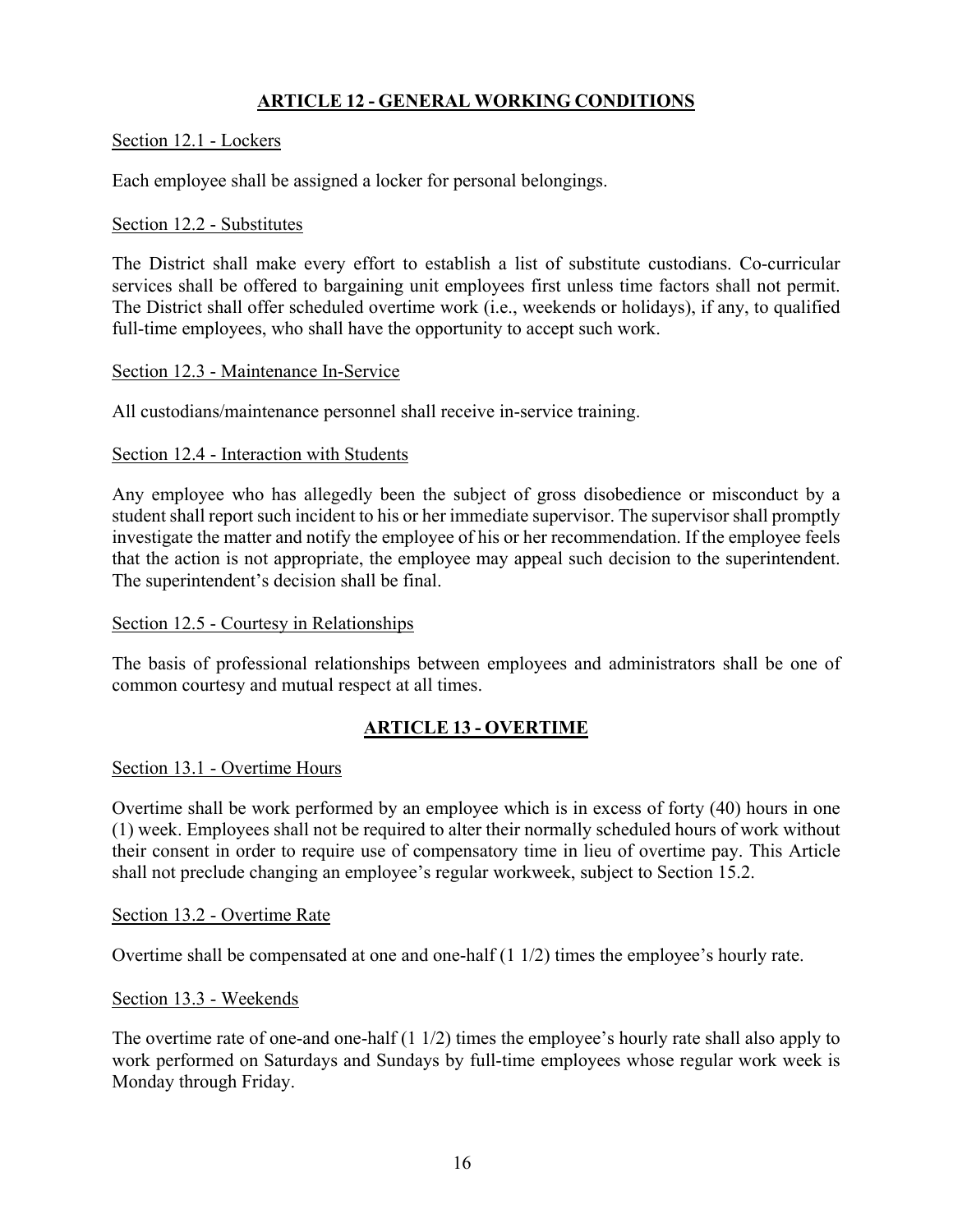#### Section 13.4 - Minimum Hours

An employee who is required to work on his/her regular day off or is called back to work after his/her regular work day has ended shall be guaranteed a minimum of two (2) hours of work, exclusive of building checks and security calls. This provision shall not apply to extended workdays. Building checks shall be performed two  $(2)$  times per day between December 15<sup>th</sup> and March  $1<sup>st</sup>$ , provided that this shall not preclude the District from requiring building checks at any other time of the year. Building checks shall be a minimum of two (2) hours at Creekside/Prairiewood, Woodstock High School, and Woodstock North High School, and one (1) hour at all other buildings.

## **ARTICLE 14 - VACATION AND HOLIDAYS**

#### Section 14.1 - Vacations

Employees serving full-time or part-time in twelve-month positions are entitled to paid vacation benefits as follows:

One (1) year to five (5) years completed on the anniversary of the employee's date of hire - ten (10) vacation days;

Six (6) years to ten (10) years completed on the anniversary of the employee's date of hire - fifteen (15) vacation days;

Eleven (11) years to fifteen (15) years completed on the anniversary of the employee's date of hire - twenty (20) vacation days;

Sixteen (16) years or more completed on the anniversary of the employee's date of hire twenty-five (25) vacation days.

All vacation shall be approved in advance by the Director of Buildings and Grounds and the building principal or designee where the employee is assigned. Vacation time shall be used within one (1) year of the time earned. Employees should take vacations during the summer months. However, if an employee wishes to take a vacation during Christmas recess, spring break or during the school year, the Building Principal or designee and the Director of Buildings and Grounds must approve the request and there must be sufficient district personnel to carry out the duties of the employees on vacation as determined by the Building Principal or designee and the Director of Buildings and Grounds.

There shall be no more than one (1) week of shutdown time during the work year as designated by the District during which use of available vacation time may be required unless the parties mutually agree to additional shutdown time.

An employee, who terminates his/her employment or retires prior to the anniversary of his/her date of hire, shall earn vacation time on a prorated basis for that fraction of the year which the employee works. Such employee shall be granted full pay for earned and unused vacation time. Vacation time taken but not earned at the time of termination or retirement shall be deducted from the employee's final paycheck.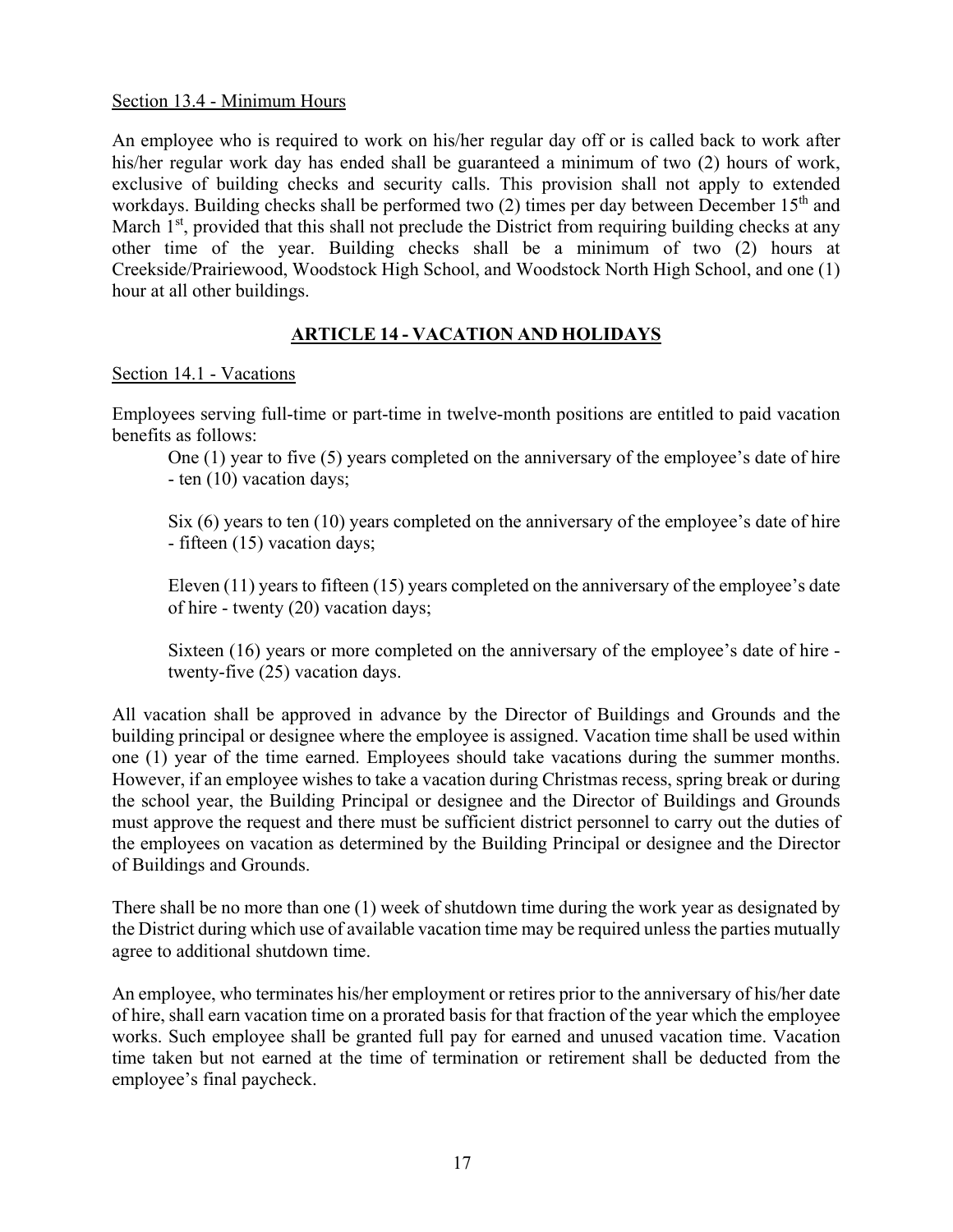The carrying over of vacation days from one work year to the next, shall be limited to carrying over a maximum of one year's allocation of vacation days.

Section 14.2 - Holidays

A. All full-time twelve-month employees shall be entitled to the following paid holidays provided they fall within a five (5) day work week.

| Independence Day             | New Year's Eve $(1/2 \text{ day})$ |
|------------------------------|------------------------------------|
| Labor Day                    | New Year's Day                     |
| Columbus Day                 | Martin Luther King's Birthday      |
| Veterans' Day                | Lincoln's Birthday                 |
| Thanksgiving Day & day after | Casimir Pulaski Day*               |
| Christmas Eve Day            | Good Friday                        |
| Christmas Day                | Memorial Day                       |

\* During any year in which the District requests and receives a waiver from the Illinois State Board of Education to hold classes on Casimir Pulaski Day, said day shall not be considered a holiday. In such an event, each full-time regular employee will be granted a "floating holiday", with a date to be designated by the Superintendent or designee.

- B. All full-time employees not employed on a twelve-month basis shall be entitled to the paid holidays identified in (A), with the exception of Christmas Eve and New Year's Eve, if the holiday falls within the time period for which the employee is employed.
- C. Part-time employees working at least twenty-five (25) hours per week shall be entitled to the following paid holidays, if the holiday falls within the time period for which the employee is employed:

| Veterans' Day    | New Year's Day            |
|------------------|---------------------------|
| Thanksgiving Day | Good Friday               |
| Christmas Day    | Memorial Day or Labor Day |

- D. Any employee who is required to work on a holiday shall receive holiday pay plus one and one-half (11/2) times the employee's regular rate for hours worked.
- E. If the holiday falls on the weekend, an alternate holiday shall be set by the Superintendent. Saturday employees and the Union President will be notified of their alternate holiday dates at the beginning of the fiscal year.
- F. If an official act by the legislature adds/deletes a holiday for the custodial and maintenance employees of the District, the holiday shall be added/deleted from the holidays contained in this Article. Notwithstanding the foregoing, full-time employees and part-time employees working at least twenty-five (25) hours per week, shall not be required to work on Good Friday, unless there is regular student attendance on that day and shall be entitled to Good Friday as a paid holiday.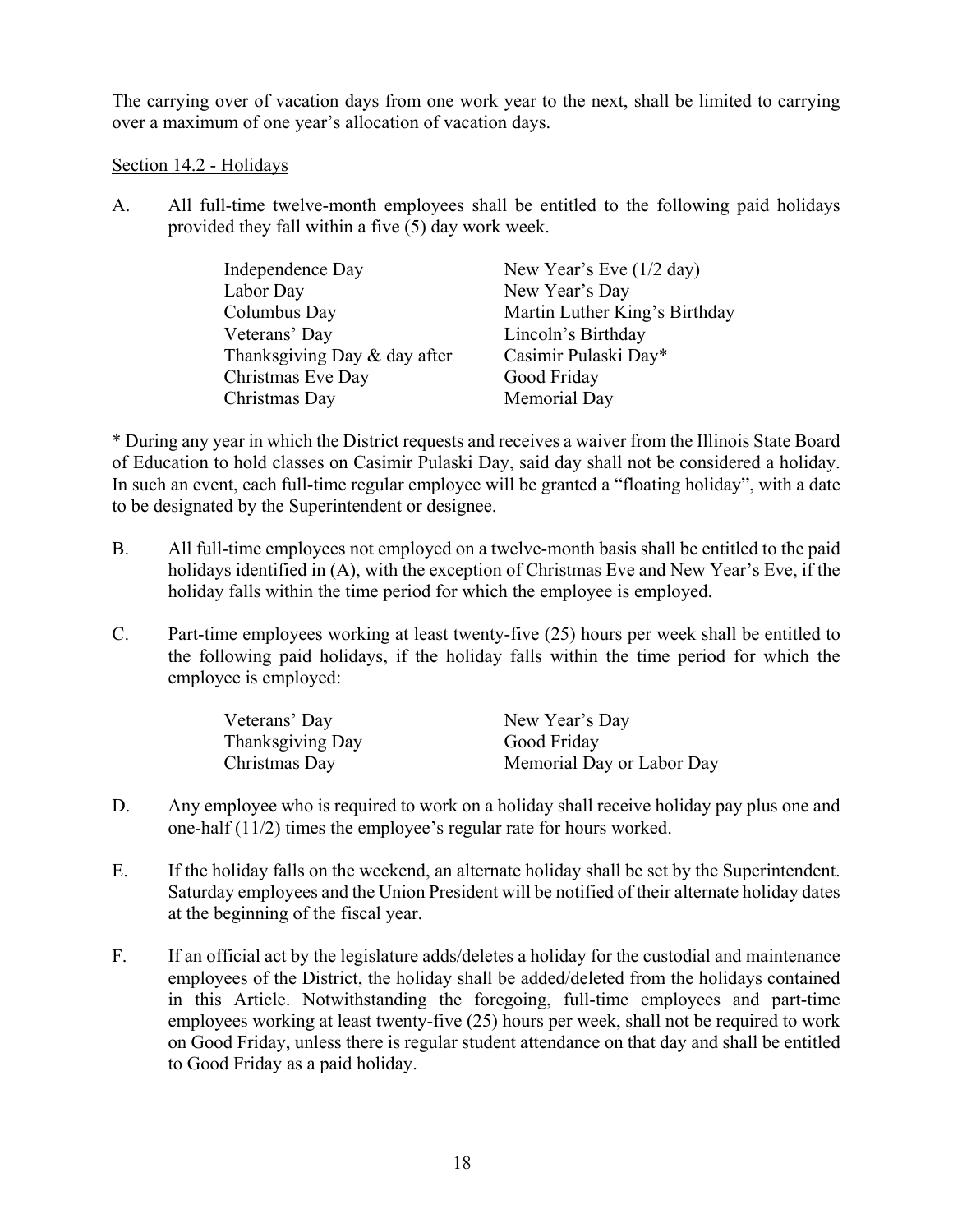H. Part-time employees working at least twenty (20) hours per week, but less than twenty-five hours per week, shall be entitled to the following paid holidays, if the holiday falls within the time period for which the employee is employed:

> Thanksgiving Day Christmas Day New Year's Day

# **ARTICLE 15 - WORK DAY/WORK WEEK/WORK YEAR**

## Section 15.1 - Work Day/Lunch/Rest Periods

Except for full-time night shift employees hired prior to December 27, 2001, whose work day shall be eight (8) hours, including lunch, each full-time employee's work day shall be eight (8) hours, excluding lunch. Full-time night shift employees hired after December 27, 2001 shall be entitled to an additional twenty-five cent (\$0.25) per hour shift differential for the hours spent working on the third shift. The work day for part-time employees shall be set by the Board.

- A. Each full-time employee shall be entitled to a one-half (1/2) hour duty-free lunch period. This lunch period shall be uninterrupted absent exceptional circumstances.
- B. Any employee who works four (4) or more hours consecutively on any work day shall receive one (1) fifteen (15) minute rest period for each of such four (4) hour work periods, workload permitting.

Section 15.2 - Work Week

All employees hired prior to July 1, 1987 shall not be required (but may volunteer) to work an alternate work week other than Monday through Friday. Employees hired on or after July 1, 1987, may be required.

Section 15.3 - Work Year

The work year for all full-time employees shall be defined as a minimum of nine (9) months.

## Section 15.4 - Summer Break / Spring Break / Winter Break Work Schedule

After consultation with the custodial staff and the respective building principals, the director of buildings and grounds shall set the work day/week for the respective buildings during the summer or spring break, holidays of any day(s) which students are not in attendance. Part-time employees shall be eligible to perform additional non-overtime work for which they are qualified, provided that the additional hours shall not be considered for purposes of determining eligibility for insurance benefits.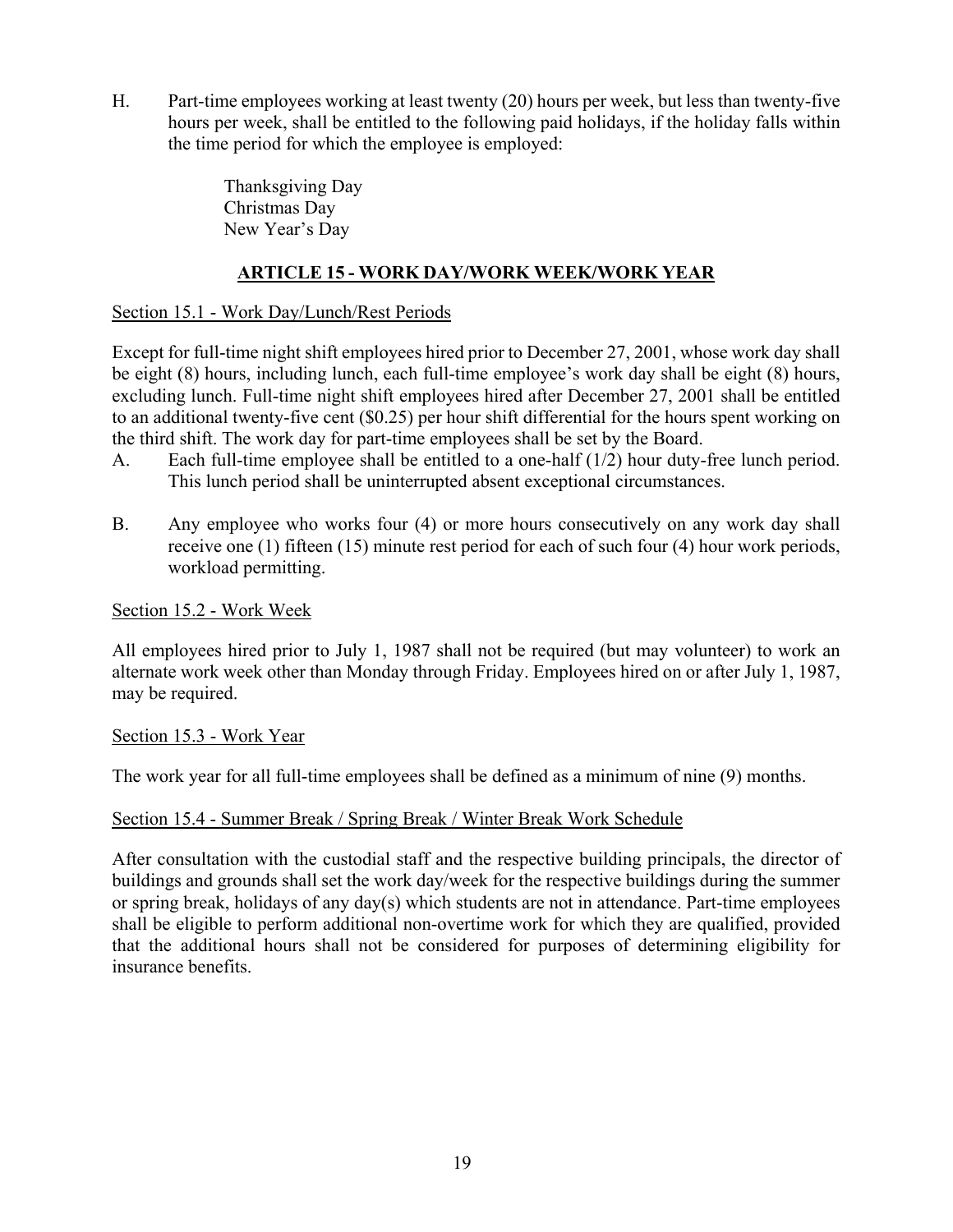## Section 15.5 - Temporary Head Custodian/ Head Maintenance/Head Grounds

Any employee who is assigned the duties of temporary head custodian, temporary head maintenance or temporary head of grounds by the Superintendent, or designee in the absence of the head custodian, head maintenance or head of grounds shall receive either an additional ten percent (10%) of their current wage per hour during the hours so assigned or five percent (5%) less than the hourly rate of the lowest paid head custodian, head maintenance or head of grounds during the hours so assigned, whichever is more, but in no event less than their current wage rate. This provision shall not be construed so as to require the assignment of temporary head custodian, temporary head maintenance or temporary head of grounds duties if deemed unnecessary by the Superintendent or designee.

# **ARTICLE 16 - CONTRACT NEGOTIATIONS/ADMINISTRATION**

## Section 16.1 - Negotiation Information

Upon written request of the Union President, the Board shall furnish the Union President the following documents:

- A Board agendas;
- B. Official minutes of Board meetings;
- C. Individual school handbooks;
- D. Board policy manual and revisions;
- E. Annual financial publication;
- F. Salary, longevity & fringe benefits costs.

#### Section 16.2 - Mediation

If an agreement is not reached by forty-five (45) days prior to the scheduled start of the next school year, either party shall have the right to request mediation. Upon such request, both parties shall jointly forward a request for a mediator to the Federal Mediation and Conciliation Service (FMCS). If a Federal Mediator is not available, both parties shall immediately attempt to select a new mediator who is mutually agreeable. If the parties cannot agree, the Illinois Educational Labor Relations Board (lELRB) shall provide a mediator per its rules and regulations. Nothing in this Section shall prohibit either party from declaring that mediation has been exhausted.

## **ARTICLE 17 - SALARY/FRINGE BENEFITS**

#### Section 17.1 - Errors In Pay

Any errors in computation of the wages of employees shall be corrected as soon as possible upon discovery of the error.

#### Section 17.2 - In-Service Training-

Employees attending school approved in-service training sessions are to be compensated at not less than their individual hourly rate for each hour of attendance. If the classes are on Saturday or Sunday the Board shall pay the appropriate rate of pay. Employees shall be given two (2) weeks' notice prior to the date of in-service.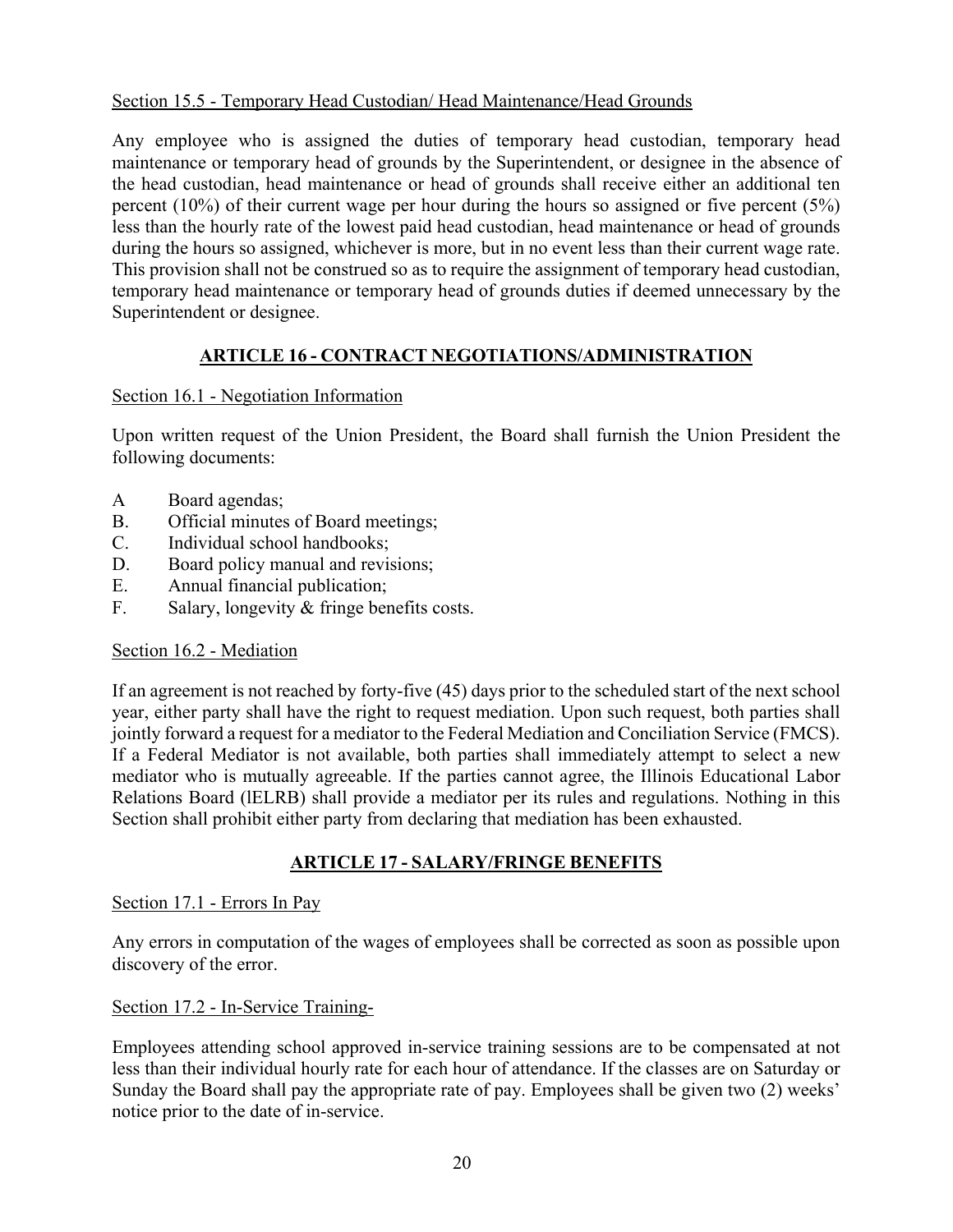#### Section 17.3 - Insurance

#### A. Hospitalization/Major Medical Insurance

A group hospitalization/major medical insurance plan shall be procured by the Board and made available to all eligible full-time employees (35 hours or more). For the 2021-2022 through 2023-2024 school years, except as the Union shall otherwise specifically agree in writing, the benefits shall be no less than those agreed to between the parties for the 2020- 2021 school year. In the event the changes made in 2016 and 2017 are not enough to keep the Hospitalization /Major Medical Insurance under the Affordable Care Act (ACA) cap, the Insurance Committee will convene to determine what additional items would be needed to reduce the premiums below the Affordable Care Act cap. The Board shall contribute toward the applicable annual premium rates as established by the District's insurance consultant or plan administrator. The Board shall pay ninety percent (90%) of the annual premium for individual coverage and eighty percent (80%) of any additional annual premium for any family coverage (i.e., family, employee  $+$  spouse or employee  $+$ child(ren)) selected by the employee.

Upon request, every employee shall receive a copy of the policy and its specific coverage and cost. Employees who work at least nine (9) months a year and at least twenty (20) hours per week may participate in group health coverage at their own cost, provided premiums are paid on a timely basis as determined by the business office.

Retiring employees, at least fifty-five (55) years old, who have served the District for ten (10) years or more and who have not become eligible for Medicare, may continue to carry the group health care insurance at their own cost provided premiums are paid at least one month in advance.

The Union president shall appoint one (1) person to the District Insurance Committee.

#### B. Life Insurance

The Board shall pay the premium for term life and accidental death and dismemberment insurance for employees according to the amounts listed below:

#### C. Dental Insurance

Board shall pay the full premium for single dental insurance coverage for each full-time employee. Family coverage shall be available with the employee paying the premium differential between the Board contribution and the family coverage premium. Employees who work at least nine (9) months a year and at least twenty (20) hours per week may participate in the District's dental plan at their own cost, provided premiums are paid on a timely basis as determined by the business office. For the 2021-2022 through 2023-2024 school years, except as the Union shall otherwise specifically agree in writing, the benefits shall be no less than those agreed to between the parties during the 2020-2021 school year.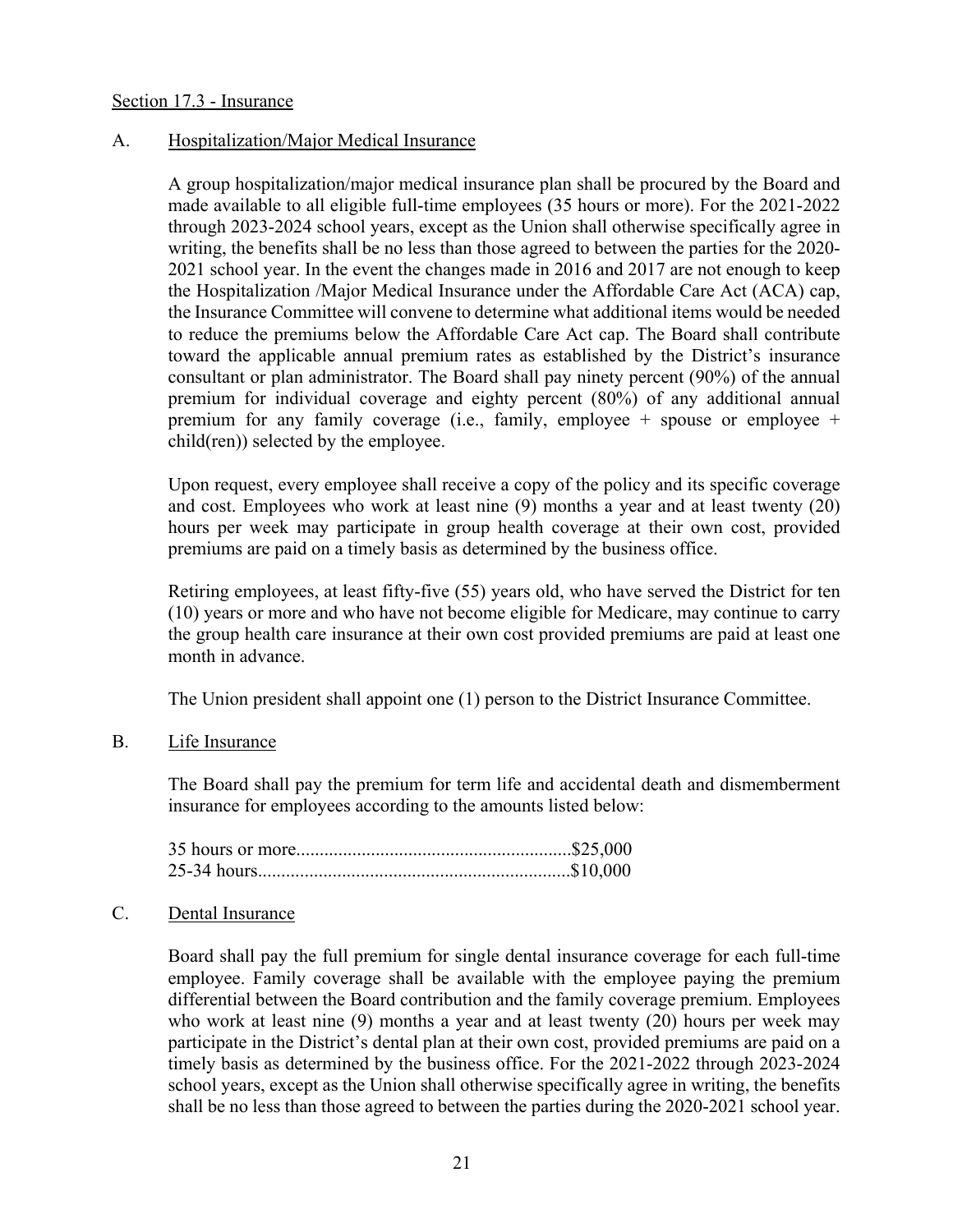## D. Flexible Benefit Spending Plan

Employees may participate in a district sponsored flexible benefit spending plan. The initial fee and monthly employee fees shall be paid by the Board.

#### Section 17.4 - Payroll Deductions

Upon written authorization from an employee, the Board shall deduct from the employee's compensation for one or more of the following:

- A. Credit Union approved by the Superintendent or designee
- B. Tax Sheltered Annuity approved by the Superintendent or designee
- C. United Fund
- D. District health insurance for part-time employees
- E. Union Dues

Such authorization shall be submitted no later than ten (10) working days prior to the effective payroll. Such authorization shall not be changed more than two (2) times per fiscal year.

#### Section 17.5 - Time Sheets

For an employee to receive his/her paycheck, any required time sheets must be submitted by the first Monday after the previous pay day, except in the event of an unusual or emergency situation.

#### Section 17.6 - Pay Day

For all employees, checks shall be distributed the  $10<sup>th</sup>$  and  $25<sup>th</sup>$  of each month, except when such date falls on a non-working day. In such instances, the first previous district business day shall be the pay day.

#### Section 17.7 - IMRF-FICA-

For each employee of the District who works at least six hundred (600) hours per year, the Board shall deduct from the compensation of each employee, the amount the employee is required by law to contribute to the Illinois Municipal Retirement Fund (IMRF). The Board shall deduct, from the compensation of each employee, the amount the employee is required by law to contribute under the Federal Insurance Contribution Act (FICA) towards Social Security.

#### Section 17.8 - Longevity

Employees who have worked in the District for six (6) or more years shall receive a longevity allowance each year on their anniversary date according to the following schedule:

| Upon Completion of:          |       |
|------------------------------|-------|
| 6 to 9 years in District     | \$275 |
| 10 to 14 years In District   | \$375 |
| 15 to 19 years in District   | \$475 |
| 20 or more years in District | \$575 |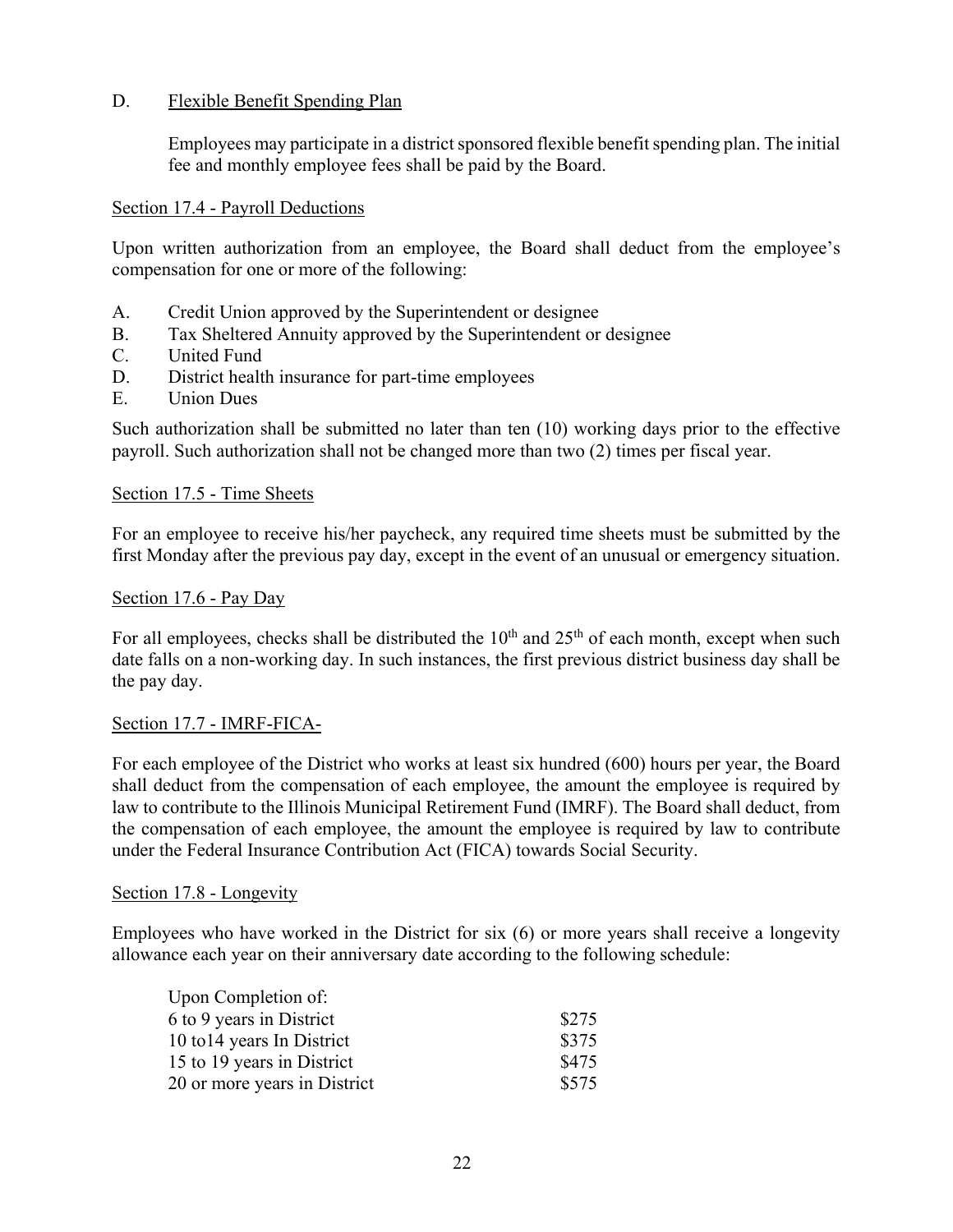If an employee is eligible for the Longevity payment during their final two (2) years of employment with the district, and they concurrently elect the Service Recognition Bonus for either or both of their final two (2) years of employment with the district as defined in Article 17 Section 16, such payment (including the Longevity payment) shall be made after the conclusion of the first calendar month following the month in which the employee's employment was terminated such that the payment will not constitute IMRF earnings (e.g. for an employee terminating employment on June 30, 2023, payment shall be paid on the first regularly scheduled payroll after the first week in August 2023).

## Section 17.9 - Physical Exam

If an existing or newly hired employee is required to take a physical exam for employment purposes, the Board shall reimburse the employee the cost of the exam.

#### Section 17.10 - Travel Reimbursement

Employees required to travel on school business shall be compensated at the IRS allowable rate per mile, provided such travel and expense is pre-approved by the Superintendent or his designee

#### Section 17.11 - Uniform Allowance

Each employee shall be provided a uniform with individual name and district emblems. There shall be an initial inventory of eleven (11) shirts provided in varying sleeve lengths to be decided in consultation with each employee. Each employee shall receive a new inventory of eleven (11) shirts every other year. Employees shall wear the uniform during all working times except where impracticable due to emergency call backs and building checks. In addition, each employee shall receive \$200 each school year for the purchase of safety shoes or other work clothes as specified by the district. Each employee must submit a receipt of purchase for the safety shoes or other work clothes to the district in order to receive reimbursement.

## Section 17.12 - Pay For Unused Sick Leave

An employee retiring from the District at age fifty-five (55) or older with eight (8) or more years of service with the tier 1 Illinois Municipal Retirement Fund or ten (10) or more years of service with the tier 2 Illinois Municipal Retirement Fund shall receive fifty dollars (\$50.00) per day for each unused sick day above two hundred forty (240). An employee who retires from the District with less than ten (10) years of service with the Illinois Municipal Retirement Fund shall receive thirty-five dollars (\$35.00) per day for each unused sick leave day at the time he/she leaves the District.

Such payment shall be made after the conclusion of the first calendar month following the month in which the employee's employment was terminated such that the payment will not constitute IMRF earnings (e.g. for an employee terminating employment on June 30, 2023, payment shall be paid on the first regularly scheduled payroll in August 2023).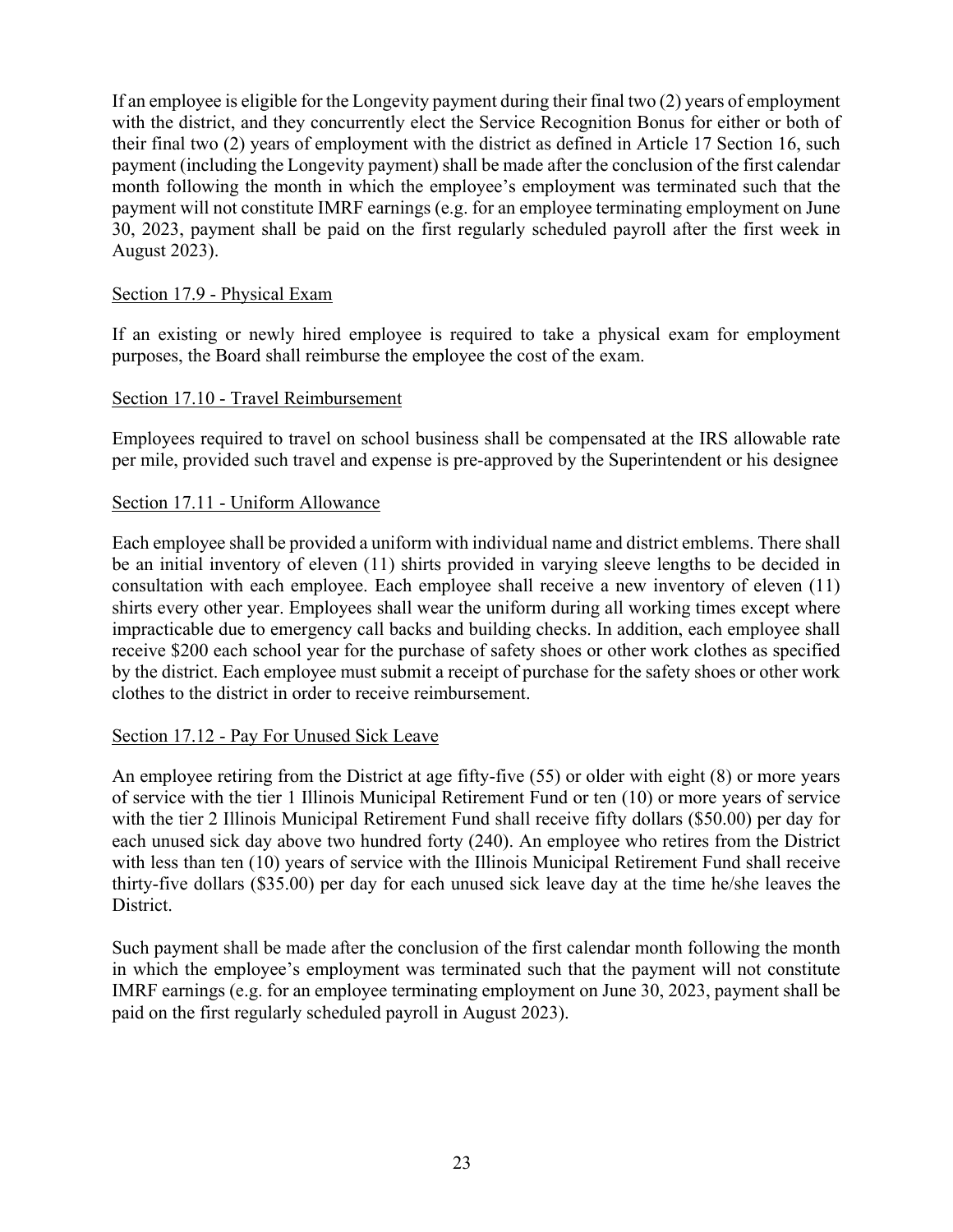#### Section 17.13 - New Employees

Any new employee hired by the District shall be paid the minimum hourly rate of pay as designated in Section 14 unless the District gives the employee credit for prior experience. Compensation for such credit shall not exceed the rate of an employee in the same category with the same years of experience, unless the new employee has special or unique qualifications.

| starting rates reflect<br>New<br>1.25% increase over prior<br>year. | <b>Minimum</b><br><b>Starting Pay</b><br>2021-2022 | <b>Minimum</b><br><b>Starting Pay</b><br>2022-2023 | <b>Minimum</b><br><b>Starting Pay</b><br>2023-2024 |
|---------------------------------------------------------------------|----------------------------------------------------|----------------------------------------------------|----------------------------------------------------|
| Custodian                                                           |                                                    |                                                    |                                                    |
| Courier                                                             | \$15.89                                            | \$16.09                                            | \$16.29                                            |
| Substitute Custodian                                                |                                                    |                                                    |                                                    |
| 3 <sup>rd</sup> Shift Custodian - HS                                | \$16.59                                            | \$16.80                                            | \$17.01                                            |
| (includes shift differential)                                       |                                                    |                                                    |                                                    |
| Day Custodian - HS<br>Lead Custodian - EMS * 2nd/3rd<br>Shift       | \$17.64                                            | \$17.86                                            | \$18.09                                            |
| Grounds                                                             | \$17.90                                            | \$18.12                                            | \$18.35                                            |
| Grounds/2nd Shift Custodian                                         | \$17.23                                            | \$17.44                                            | \$17.66                                            |
| Lead Custodian - HS 2 <sup>nd</sup> /3 <sup>rd</sup> Shift          | \$18.23                                            | \$18.46                                            | \$18.69                                            |
| Head Custodian - ES                                                 | \$19.54                                            | \$19.78                                            | \$20.03                                            |
| Head Custodian - MS                                                 | \$21.16                                            | \$21.42                                            | \$21.69                                            |
| Head Custodian $-$ EMS*<br>Maintenance                              | \$23.60                                            | \$23.90                                            | \$24.20                                            |
| Head Custodian - HS                                                 | \$25.23                                            | \$25.55                                            | \$25.87                                            |
| <b>Head Grounds</b>                                                 |                                                    |                                                    |                                                    |
| Head Maintenance                                                    | \$30.78                                            | \$31.17                                            | \$31.56                                            |

#### Section 17.14 - Minimum Starting Pay

\*EMS – Refers to the Prairiewood Elementary/Creekside Middle School site, only.

#### Section 17.15 - Compensation

2021-2022: The 2021-2022 base hourly rate for all returning employees in the bargaining unit shall be increased by 3.5%.

 2022-2023: The 2022-2023 base hourly rate for all returning employees in the bargaining unit shall be increased by 3.4%.

Compensation for the 2023-2024 school year shall be calculated in accordance with the following formula: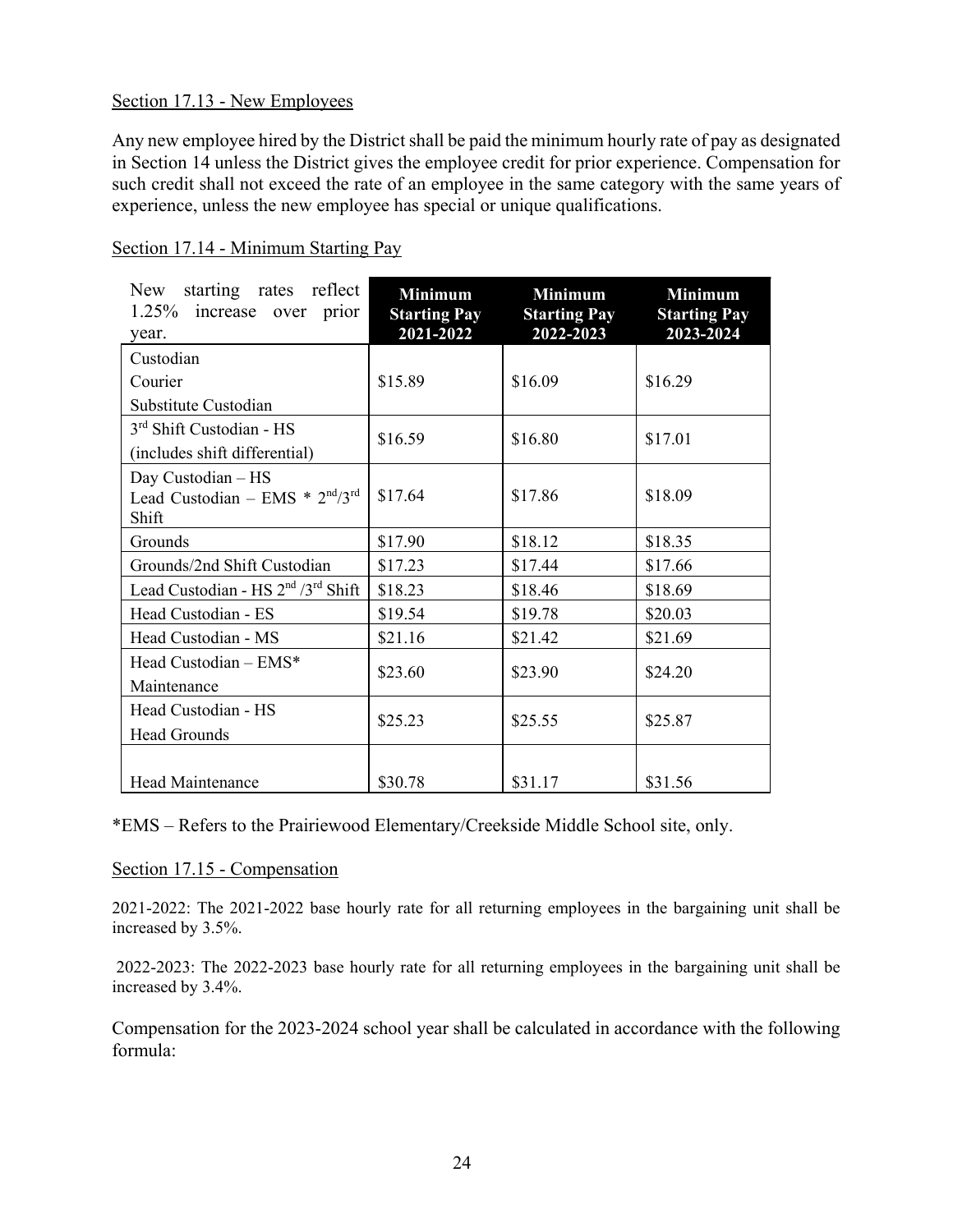#### 2023-2024 Hourly Rate Increase

The 2023-2024 hourly rate increase shall be equal to the percentage attributable to the 2023-2024 fiscal year as determined by the Property Tax Extension Limitation Law (PTELL)\*, commonly referred to as the "tax cap," except that the hourly rate increase shall be no less than 3.0% and no more than 3.75%. Within 30 days following formal notice of said percentage to the District, the District shall notify the WCCE of the applicable percentage of increase which will be applicable for the ensuing 2023-2024 school year.

In the event that the PTELL is amended or repealed, so as to affect the interpretation of this Agreement, within 30 days after the effective date of such amendment or repeal, the District and WCCE shall mutually agree upon a date and time to negotiate over the impact of the aforementioned amendment or repeal.

However, due to penalty provisions of the Illinois Municipal Retirement Fund (IMRF) no employee upon reaching a date of employment within ten (10) years of first becoming eligible for IMRF retirement (early or ordinary) shall be entitled to receive an increase in regular total IMRF creditable earnings greater than the higher of 6% or 1.5 times the CPI-U of the prior year's regular IMRF creditable earnings for any year of this Agreement, regardless of any other provisions or salary schedules of this Agreement or policy or practice of the District. Any such earnings over the higher of 6% or 1.5 times the CPI-U shall be considered forfeited, but shall not preclude the employee from future schedule advancement and future earnings, subject to the annual application of the limitations of this provision. Total earnings may exceed the parameters set forth above if due to an IMRF penalty exempt change of status, including but not limited to overtime or overload, a promotion, an increase in responsibility or workload (category change), or an increase in hours worked.

\* "PTELL" refers to the Property Tax Extension Law Limitation and equals the percentage change in the national Consumer Price Index (CPI) for all urban consumers for all items as published by the United States Department of Labor, Bureau of Labor Statistics. The applicable December-to-December change is generally available in the middle of January.

## Section 17.16 - Head Custodian Promotion/Head Maintenance Promotion/Head of Grounds Promotion

An employee who is promoted from regular custodian to head custodian, regular maintenance to head maintenance, or regular grounds to head of grounds is entitled to an adjustment of salary by increasing the employee's salary by the difference between the base wages of the custodian, maintenance, or grounds position being vacated and the head custodian, head maintenance, or head of grounds position being filled.

#### Section 17.17 - Service Recognition

Retiring employees meeting the eligibility requirements set forth below may elect to participate in one of the Service Recognition Bonus options as set forth below. Employees are not obligated to participate in the Service Recognition Bonus.

If an a employee: (1) will reach at least age 55 no later than June 30 of the school year in which the employee plans to retire from the District; (2) has at least ten (10) years of continuous service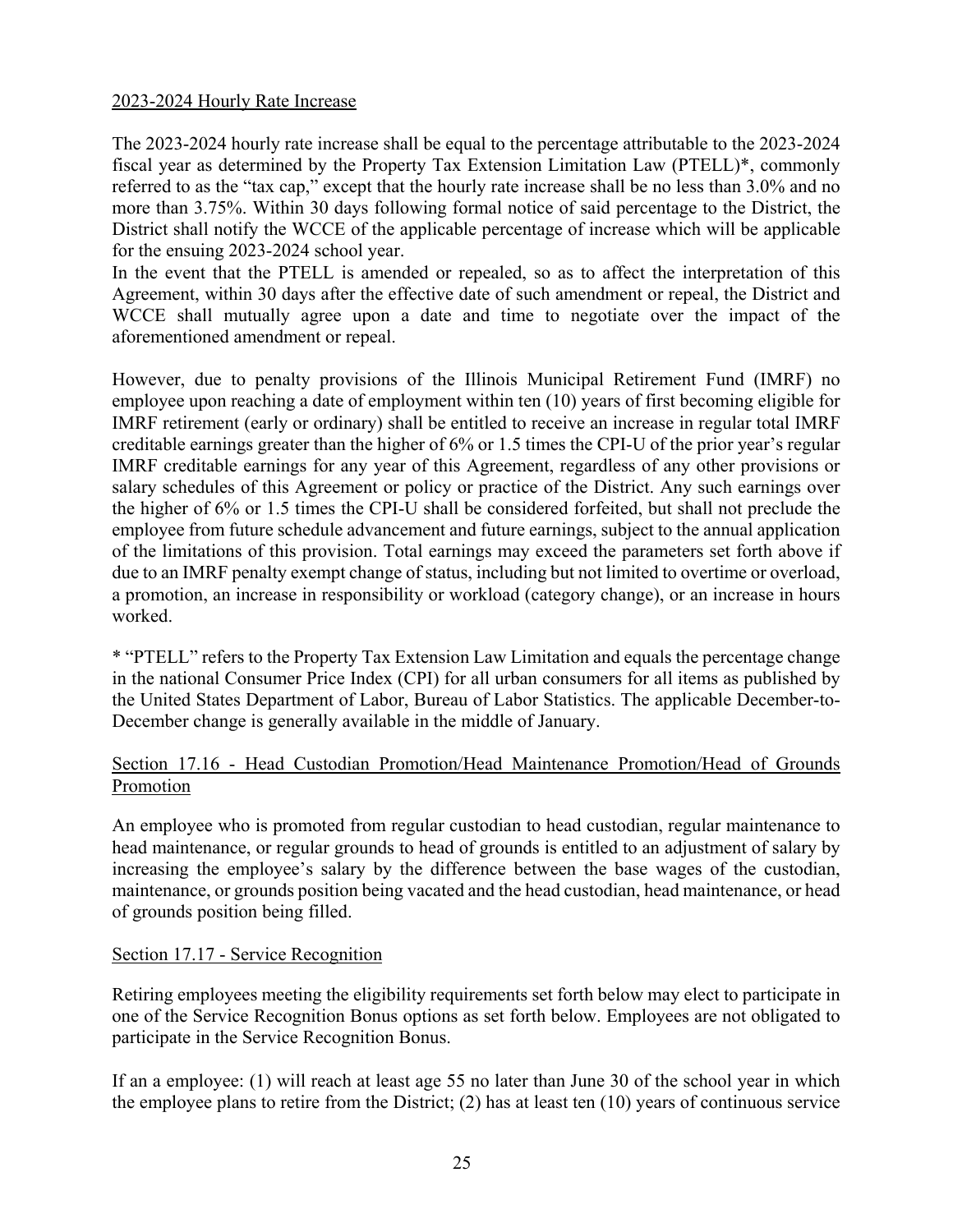with the District no later than June 30 of the school year in which the employee plans to retire from the District; and (3) has submitted an irrevocable written notice of retirement to the Human Resources Department on or before December 1<sup>st</sup> of the school year two years prior to the year in which he/she plans to retire, then the employee may elect to participate in this Service Recognition Bonus. Under this plan, the employee shall receive a 6% increase in creditable earnings over the prior year's base salary (less any compensation not earned) in each of the next two school years immediately prior to the employee's retirement. This amount will be calculated and paid with the final pay period for the final two years prior to retirement. Such increases in base salary shall be made only to the extent they will not cause the district an IMRF penalty.

If an employee elects the Service Recognition Bonus for their final two (2) years of employment with the district, and they are concurrently eligible for an Attendance Incentive as defined in Article 11 Section 1 F, such payment shall be made after the conclusion of the first calendar month following the month in which the employee's employment was terminated such that the payment will not constitute IMRF earnings (e.g. for an employee terminating employment on June 30, 2023, payment shall be paid on the first regularly scheduled payroll in August 2023.

#### **(OR)**

If an employee: (1) will reach at least age 55 no later than June 30 of the school year in which the employee plans to retire from the District; (2) has at least ten (10) years of continuous service with the District no later than June 30 of the school year in which the employee plans to retire from the District; and (3) has submitted an irrevocable written notice of retirement to the Human Resources Department on or before December  $1<sup>st</sup>$  of the school year in which he/she plans to retire from the District, the employee may elect to participate in this Service Recognition Bonus. Under this plan, the employee shall receive a 6% increase in creditable earnings over the prior year's base salary (less any compensation not earned) in the school year immediately prior to the employee's retirement. This amount will be calculated and paid with the final pay period for the final year prior to retirement. Such increases in base salary shall be made only to the extent they will not cause the district an IMRF penalty**.** In addition, the Board shall pay a six percent (6%) post retirement Service Recognition Bonus to such employee. The six percent (6%) post-retirement Service Recognition Bonus will be calculated based on the employee's final year's earnings for positions covered by the Woodstock Council of Classified Employees (WCCE). Such payment shall be made on the next regularly scheduled payroll after the conclusion of the first calendar month following the month in which the employee's employment with the District terminated such that the payment do not constitute IMRF earnings (e.g. for an employee terminating employment on June 30, 2023, such payment shall be made on the first regularly scheduled payroll in August 2023).

If an employee elects the Service Recognition Bonus for their final year of employment with the district, and they are concurrently eligible for an Attendance Incentive as defined in Article 11 Section 1 F, such payment shall be made after the conclusion of the first calendar month following the month in which the employee's employment was terminated such that the payment will not constitute IMRF earnings (e.g. for an employee terminating employment on June 30, 2023, payment shall be paid on the first regularly scheduled payroll in August 2023).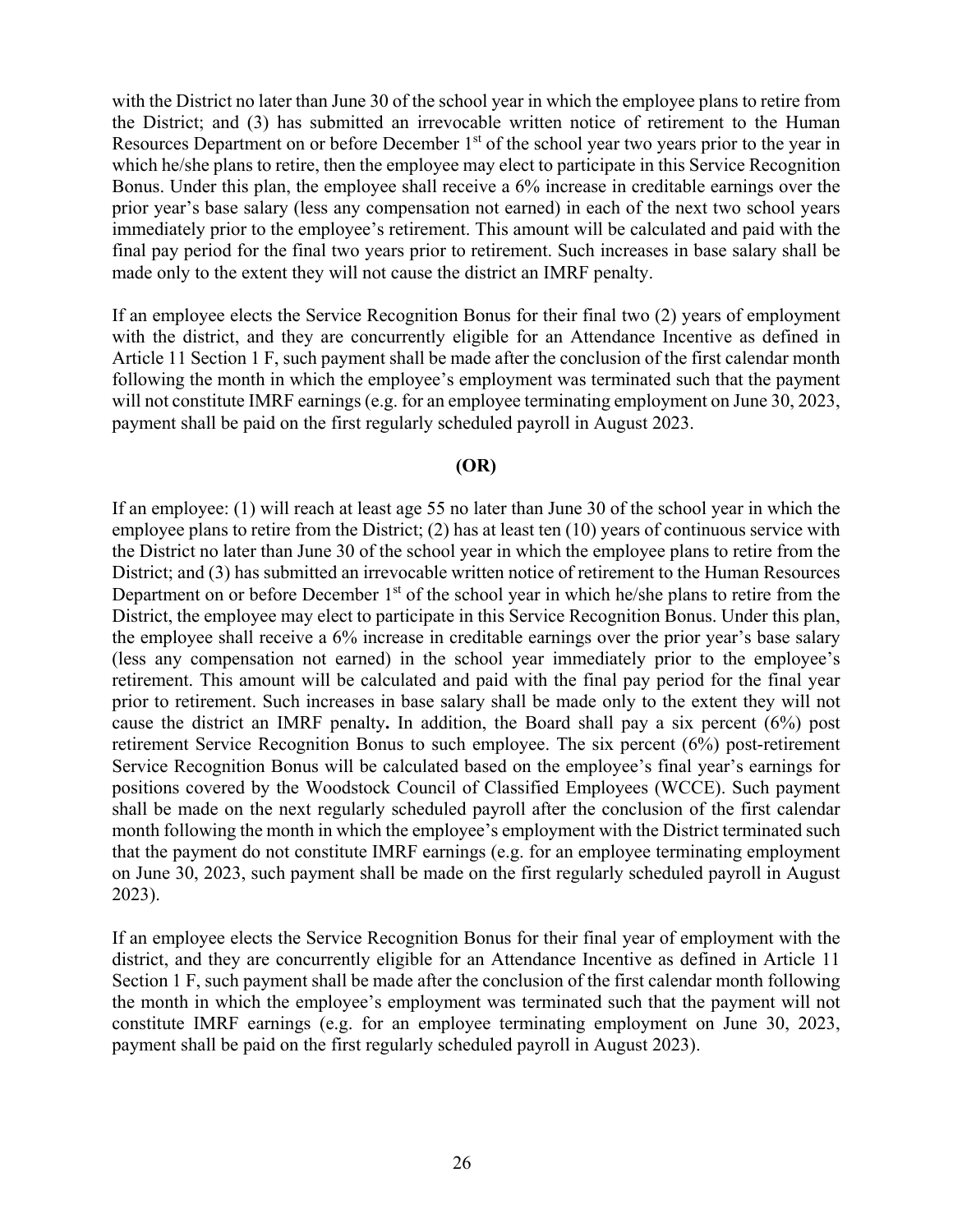## Section 17.18 - Tuition Reimbursement

Employees covered by this Agreement shall be reimbursed for course work related to their current job and approved in advance by the superintendent. The reimbursement shall be for tuition costs not to exceed two hundred dollars (\$200.00) per year. Reimbursement shall be made within 30 days after submitting proof of having passed the course.

## Section 17.19 - Differential Compensation

An employee who is assigned and works the third shift shall receive a twenty-five cent (.25) per hour shift differential. A shift lead custodian or third shift employee who is temporarily assigned a different shift shall continue to receive differential pay while on temporary shift change. Shift differential shall apply to all paid time.

#### Section 17.20 - Asbestos Removal

Any employee who is licensed to perform asbestos removal shall be paid the greater of one and one half (1 1/2) times his/her regular hourly rate of pay, or thirty-two dollars (\$32.00) per hour, while performing such work. Such work shall be considered occasional and sporadic in nature. Any employee who is required to complete asbestos paperwork for certification with the State of Illinois shall be paid a yearly stipend of one hundred and fifty dollars (\$150.00). This provision shall not be construed so as to require the District to assign such work to a member of the bargaining unit.

## Section 17.21 - Back-Flow Inspection

Any employee who is trained to perform and actually performs back-flow inspections shall be paid a yearly stipend of two hundred fifty dollars (\$250.00). This provision shall not be construed so as to require the district to assign such work to a member of the bargaining unit.

#### Section 17.22 - Herbicide/Pesticide Application Compensation

Any employee who is licensed to perform and actually performs herbicide and/or pesticide applications shall receive a yearly stipend of two hundred fifty dollars (\$250.00). This provision shall not be construed so as to require the district to assign such work to a member of the bargaining unit.

#### Section 17.23 - Compensation for Trainees and Trainers

Each new employee shall begin employment with one week of shadow training at his/her regular rate of pay. Existing employees who are assigned by the Superintendent or designee to serve as a trainer of new employees will receive a yearly stipend of two hundred fifty dollars (\$250.00). This trainer stipend is not available to Head positions.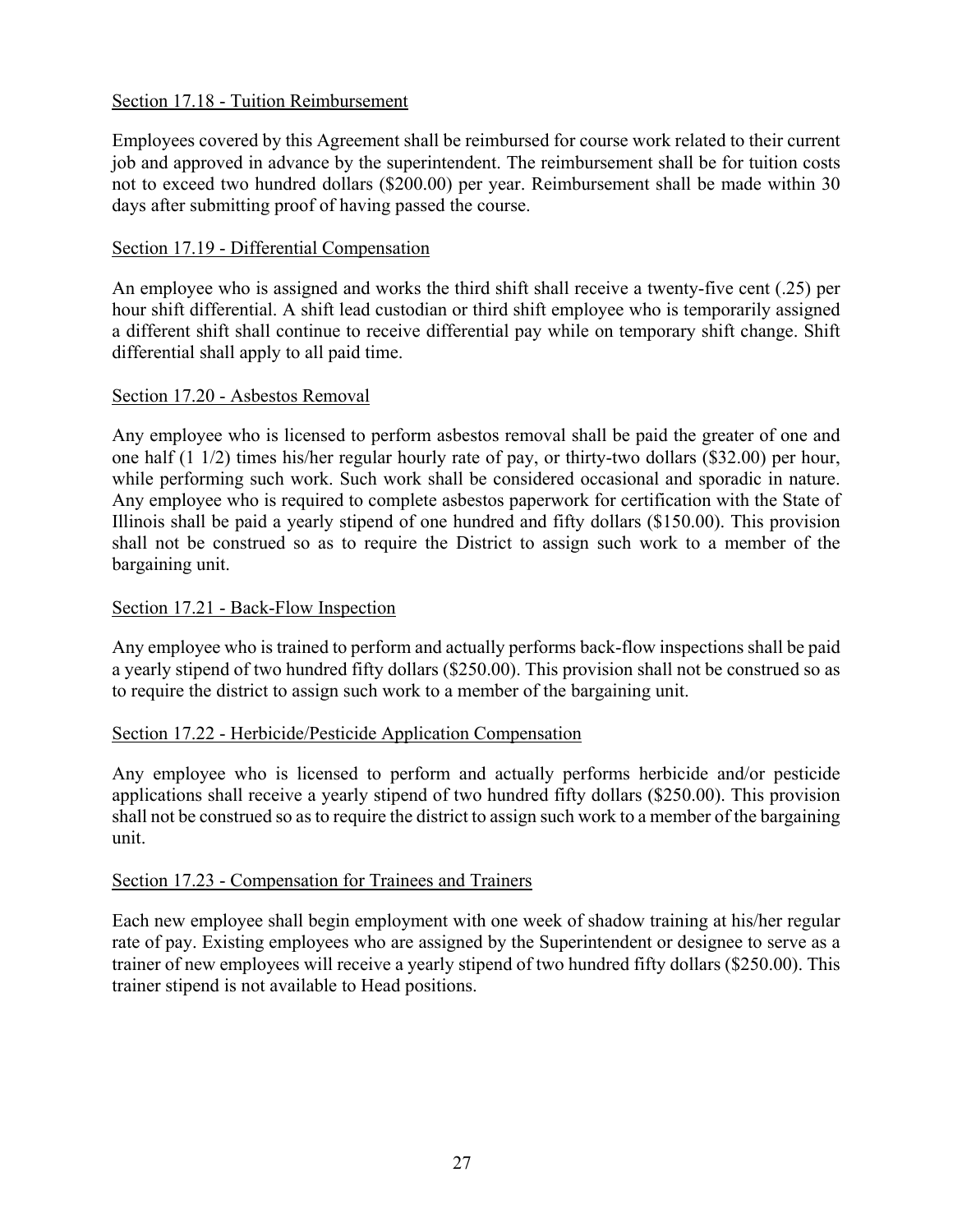#### **ARTICLE 18 - DURATION**

#### Section 18.1 - Duration

This Agreement shall be in effect as of July 1, 2021, and shall continue in full force and effect until June 30, 2024.

#### Section 18.2 - Separability

Should any Article, section or clause of this Agreement be declared illegal by a forum of competent jurisdiction, then that Article, section or clause shall be deleted from this Agreement to the extent it violates the law and upon the request of either party, negotiations may be renewed to consider the impact thereof. The remaining Articles, sections, and clauses shall remain in full force and effect.

#### **IN WITNESS WHEREOF:**

DATED June 22, 2021

For the Woodstock Council of Classified **Employees Custodial Chapter,** Local 1642, IFT/AFT

**PRESIDE** 

Bruns<br>Clamat

**SECRETARY** 

For the Board of Education District 200, McHenry County, Woodstock, Illinois

**PRESIDENT**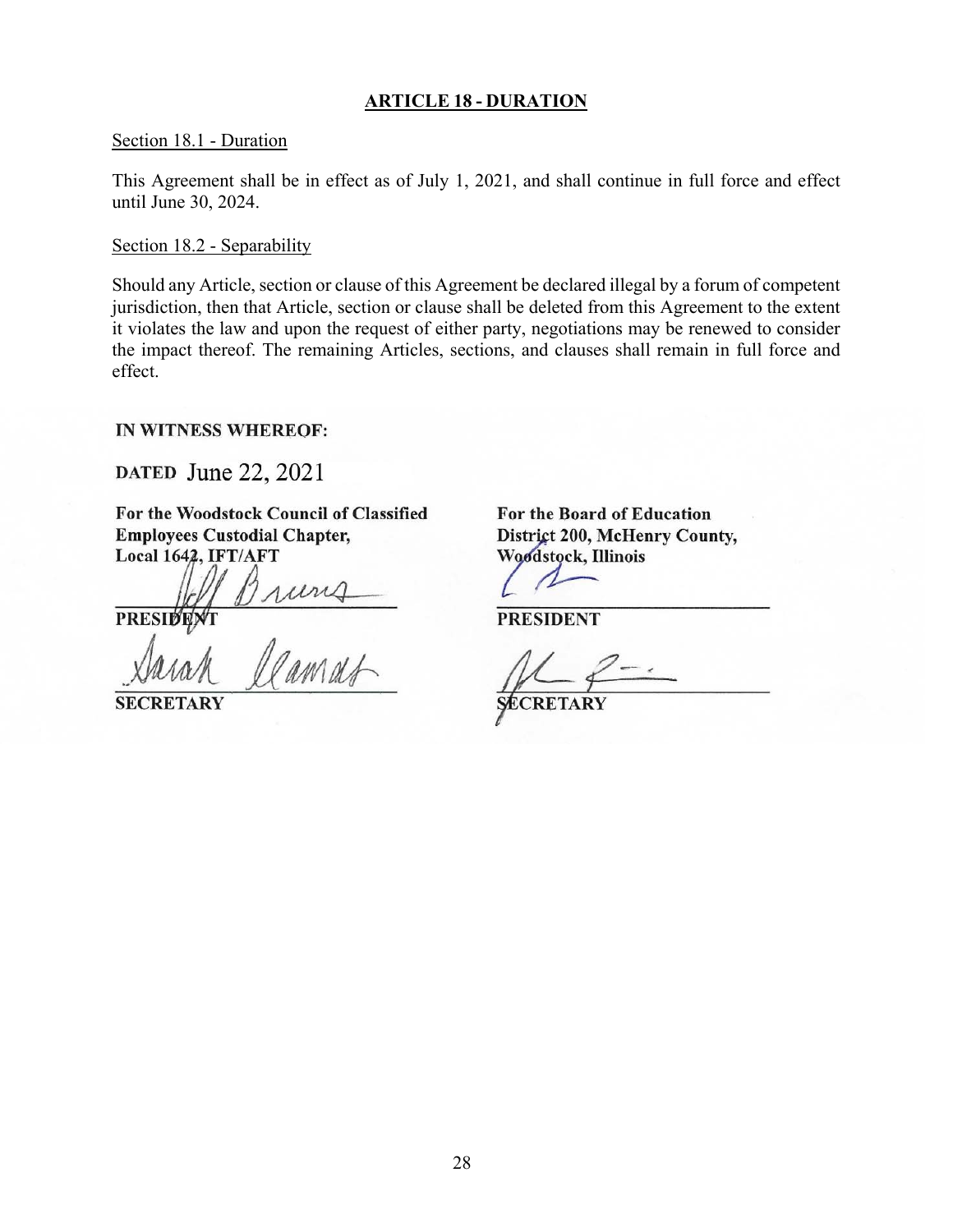# **INDEX**

г

 $\overline{\phantom{a}}$ 

┘

| Altered Work Day/Work Week Schedule | 19 |
|-------------------------------------|----|
| <b>Application Process</b>          | 11 |
| Ashestos Removal                    | 27 |
| Assignment                          | 12 |
| Availability of Financial Data      |    |
|                                     |    |

**B**

Bereavement Leave 13

 $\overline{\Gamma}$ 

| Continuous Service Interruption      |    |
|--------------------------------------|----|
| CONTRACT NEGOTIATIONS/ADMINISTRATION | 20 |
| Copy of Agreement                    |    |
| Cost of Arbitration                  | 10 |
| Courtesy and Respect                 | 16 |
| Courtesy in Relationships            |    |

| Definition                                     |    |
|------------------------------------------------|----|
| Definition of Full-Time and Part-Time Employee |    |
| Dental Insurance                               | 21 |
| Differential Compensation                      | 27 |
| DISCIPLINARY ACTION                            | 10 |
| Disciplinary Appearance                        | 11 |
| Disciplinary Notice                            | 10 |
| Disciplinary Procedure                         |    |
| District Directory                             |    |
| <b>DURATION</b>                                |    |

| <b>Effect of Seniority</b>              |    |
|-----------------------------------------|----|
| Errors In Pay                           | 20 |
| <b>Evaluation Rebuttal</b>              |    |
| <b>Evaluation Receipt and Signature</b> |    |
| Evaluation Schedule and Conference      |    |

| Failure to Report                 |    |
|-----------------------------------|----|
| Flexible Benefit Spending Plan    | 21 |
| Freedom of Union Membership       |    |
|                                   |    |
| G                                 |    |
| General Provisions                | 9  |
| <b>GENERAL WORKING CONDITIONS</b> | 15 |
| <b>GRIEVANCE PROCEDURE</b>        |    |
| Grievance Process                 |    |
|                                   |    |
| H                                 |    |
| <b>Head Custodian Promotion</b>   | 25 |
| Holidave                          |    |

| Holidays                                |    |
|-----------------------------------------|----|
| Hospitalization/Major Medical Insurance | 20 |

| <b>IMRF-FICA</b><br>Inclement Weather Leave<br>In-Service Training<br>Insurance | 22<br>15<br>20<br>20 |
|---------------------------------------------------------------------------------|----------------------|
|                                                                                 |                      |

|           | Job Description   |                                        |  |
|-----------|-------------------|----------------------------------------|--|
|           |                   | JOB DESCRIPTION PROCEDURES/ EVALUATION |  |
|           | <b>PROCEDURES</b> |                                        |  |
| Jury Duty |                   |                                        |  |

| Labor Management Meetings |        |  |  |
|---------------------------|--------|--|--|
| <b>LEAVES</b>             | 12     |  |  |
| Leaves of Absence         | 14     |  |  |
| Life Insurance            | 2.1    |  |  |
| List of Employees         |        |  |  |
| Location of Arbitration   | 10     |  |  |
| Lockers                   | 15     |  |  |
| Longevity                 | 22, 26 |  |  |

| Mailboxes, Inter-School Mail and Bulletins |    |
|--------------------------------------------|----|
| Maintenance In-Service                     | 16 |
| <b>MANAGEMENT RIGHTS</b>                   |    |
| Mediation                                  | 20 |
| Minimum Hours                              | 16 |
| Minimum Starting Pay                       | 24 |
|                                            |    |

**M**

| Negotiation Information   | 20 |  |
|---------------------------|----|--|
| New Employees             | 23 |  |
| No Lock-Out               |    |  |
| NO STRIKE AND NO LOCK-OUT |    |  |
| No Strike/Job Action      |    |  |

| 0              |    |
|----------------|----|
| OVERTIME       | Ιh |
| Overtime Hours | 16 |
| Overtime Rate  |    |

| Pay Day                       | 22 |  |
|-------------------------------|----|--|
| Pay For Unused Sick Leave     | 23 |  |
| Payroll Deductions            | 22 |  |
| Personal Leave                | 13 |  |
| PERSONNEL FILE                | 6  |  |
| Personnel File Copy           | 8  |  |
| Personnel Files               | 6  |  |
| Physical Exam                 | 23 |  |
| Placement of Material in File | 6  |  |
| Posting of Vacancies          |    |  |